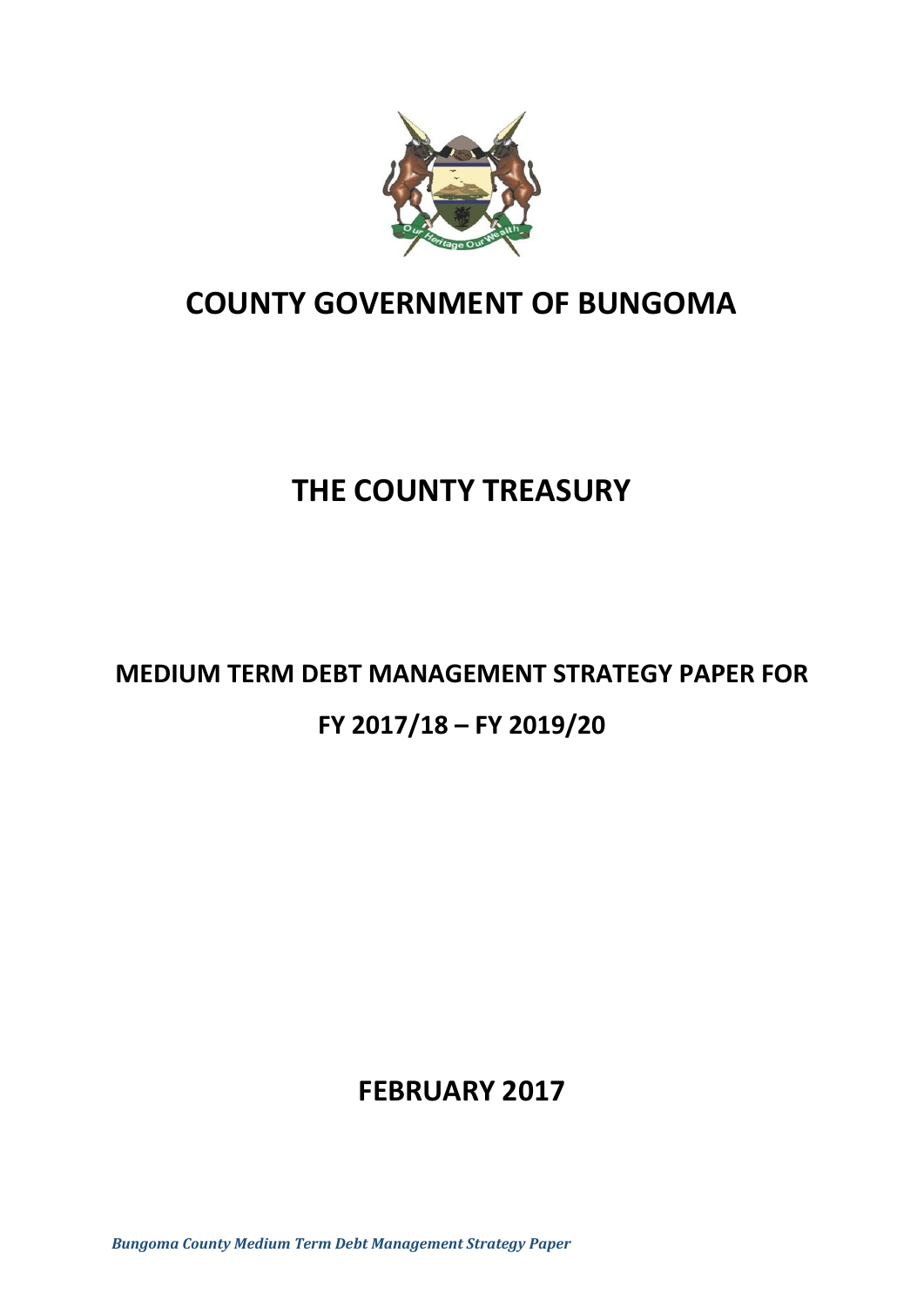©2017 County Medium Term Debt Management Strategy Paper (CMTDS)

To obtain copies of the document, please contact: Chief Officer, The County Treasury Municipal Building P. O. Box 437-50200 BUNGOMA, KENYA Tel: +254-20-2252-299 Fax: +254-20-341-082 The document is also available on the website at: www.bungomacounty.go.ke and [www.bungoamassembly.go.ke](http://www.bungoamassembly.go.ke/)

ALL INQUIRIES ABOUT THIS COUNNTY DEBT MANAGEMENT STRATEGY PAPER 2017/18 – 2019/20 SHOULD BE ADDRESSED TO: CHIEF OFFICER, FINANCE AND ECONOMIC PLANNING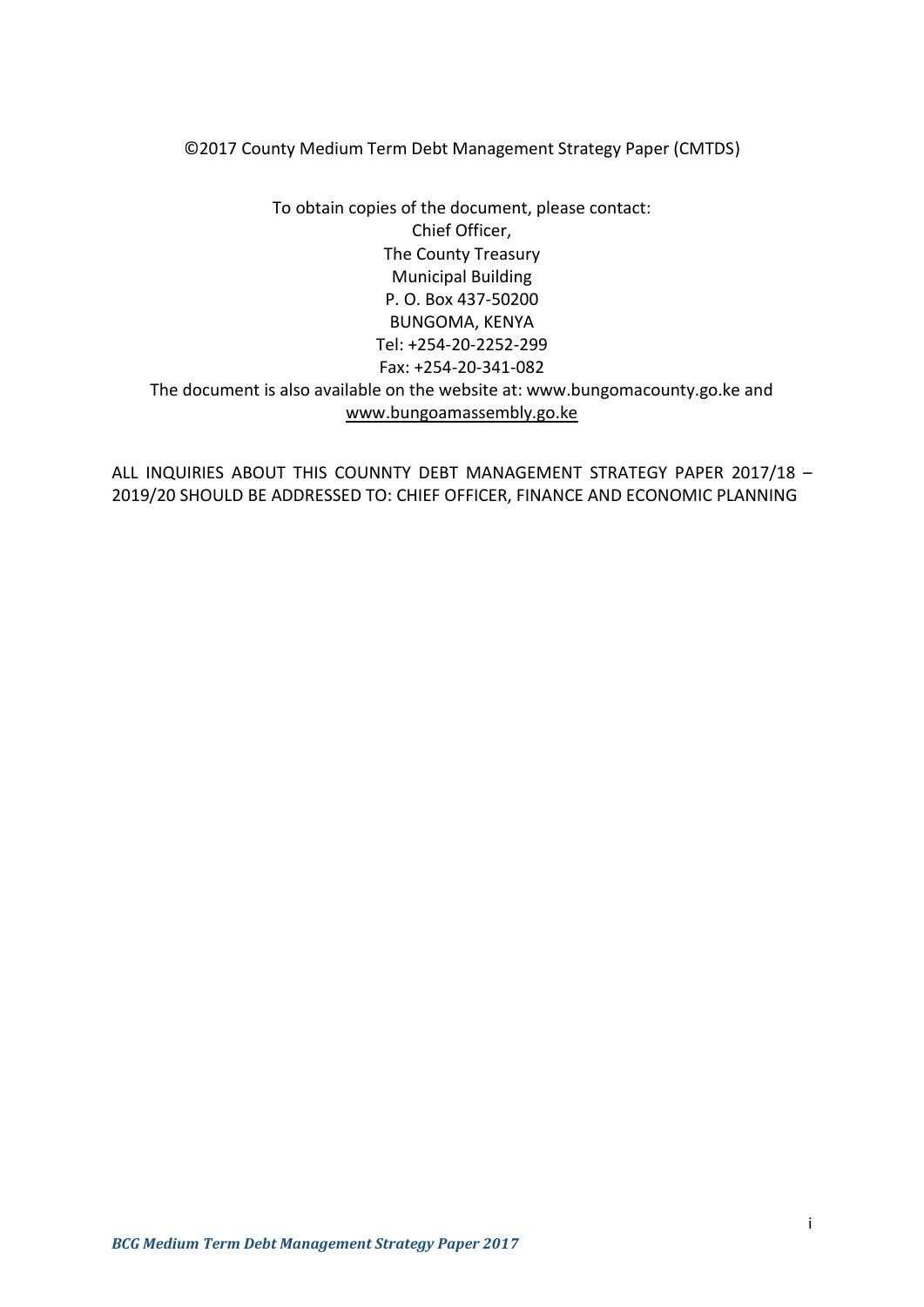## **TABLE OF CONTENTS**

| LEGAL BASIS FOR THE PUBLICATION OF THE DEBT MANAGEMENT STRATEGY v           |  |
|-----------------------------------------------------------------------------|--|
|                                                                             |  |
|                                                                             |  |
|                                                                             |  |
|                                                                             |  |
|                                                                             |  |
|                                                                             |  |
|                                                                             |  |
| CHAPTER THREE: MACROECONOMIC ENVIRONMENT, RISKS AND POTENTIAL SOURCES5      |  |
|                                                                             |  |
|                                                                             |  |
| CHAPTER FIVE: STRATEGIES FOR MANAGEMENT OF DEBT IN THE MEDIUM TERM  8       |  |
| CHAPTER SIX: BASELINE PROJECTIONS AND BEST PRACTICES IN DEBT MANAGEMENT  11 |  |
|                                                                             |  |
|                                                                             |  |
|                                                                             |  |
|                                                                             |  |
|                                                                             |  |
|                                                                             |  |
|                                                                             |  |
|                                                                             |  |
|                                                                             |  |
|                                                                             |  |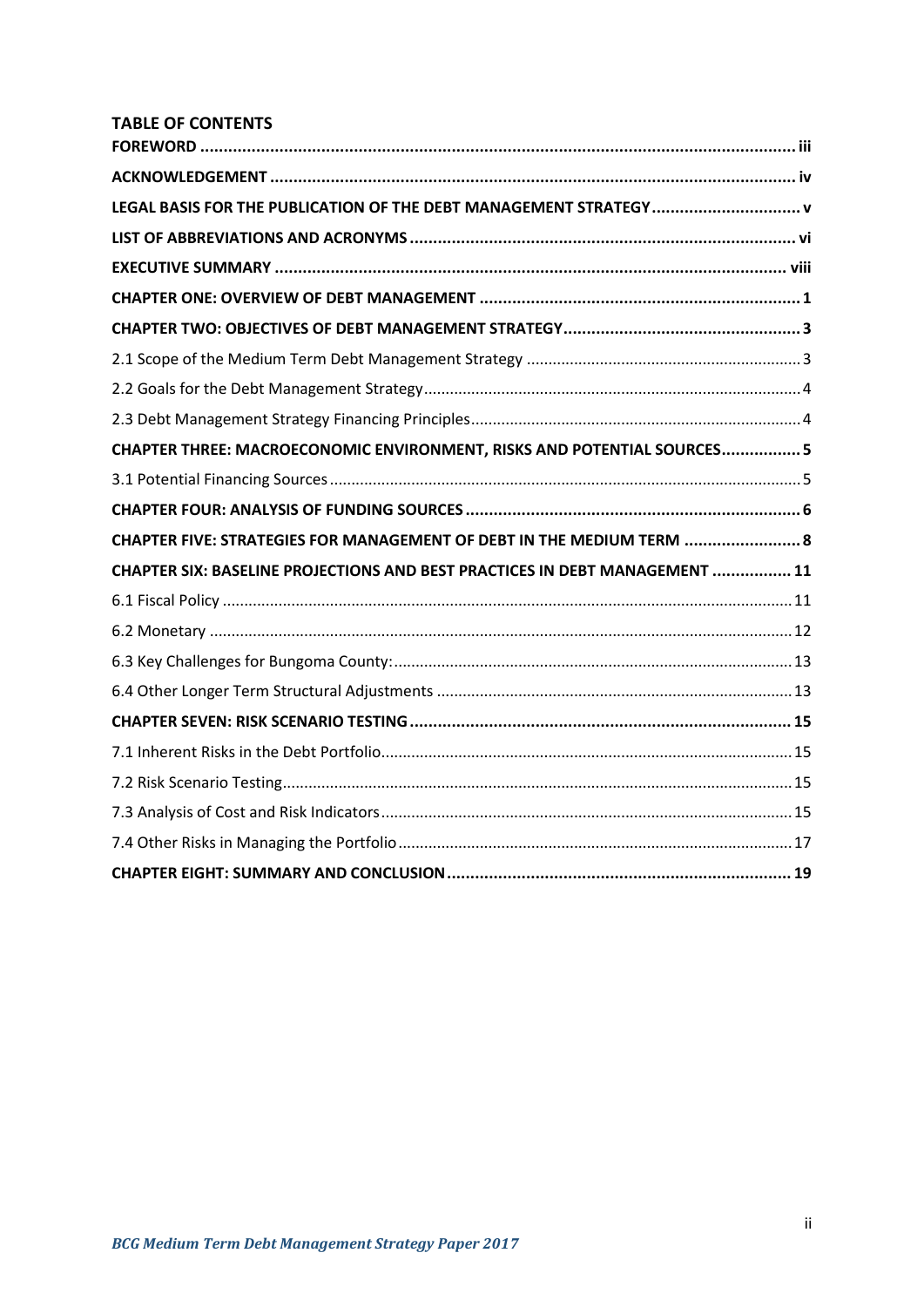#### <span id="page-3-0"></span>**FOREWORD**

**In ongoing efforts by the County Government of Bungoma** for prudent debt management and continuous improvement in service delivery, the County Treasury has prepared this Medium Term Debt Management Strategy (MTDS) to provide an overall guidance for the best management of debt in the medium term.

**The County's debt management objective** is to maintain debt within levels that are sustainable over time. This requires regular monitoring of debt levels against commonly accepted debt targets or thresholds established by national and multilateral institutions while also ensuring that any financing requirements are met at low cost with a minimum degree of risk in the medium term. This general objective and approach is also reflected in the county's policy documents and development plans.

The county will explore opportunities for new prudent borrowing with care. The focus will be on saving costs, driving growth, and addressing the urgent development needs as documented in the County Integrated Development Plan 2018 – 2022. In doing so, the county will remain mindful of the risks associated with holding significant levels of debt, and the need to ensure its sustainability.

Challenges will remain, the development of prudent debt management will require concerted efforts to constantly explore ways to mitigate the costs and risks in County Government's debt portfolio.

**In conclusion**, I would like to emphasise the county's commitment to promoting transparency and accountability in public financial management. The publication of this inaugural CMTDS (2017/18 – 2019/20 will be reviewed annually in line with fiscal and macro development, It will provide a critical tool for informed policy decisions by all stakeholders with the intention to improve the debt burden and other fiscal vulnerabilities and also the relations with external and domestic financiers including the National Government and development partners.

# **ESTHER WAMALWA EXECUTIVE COMMITTEE MEMBER, FINANCE AND PLANNING**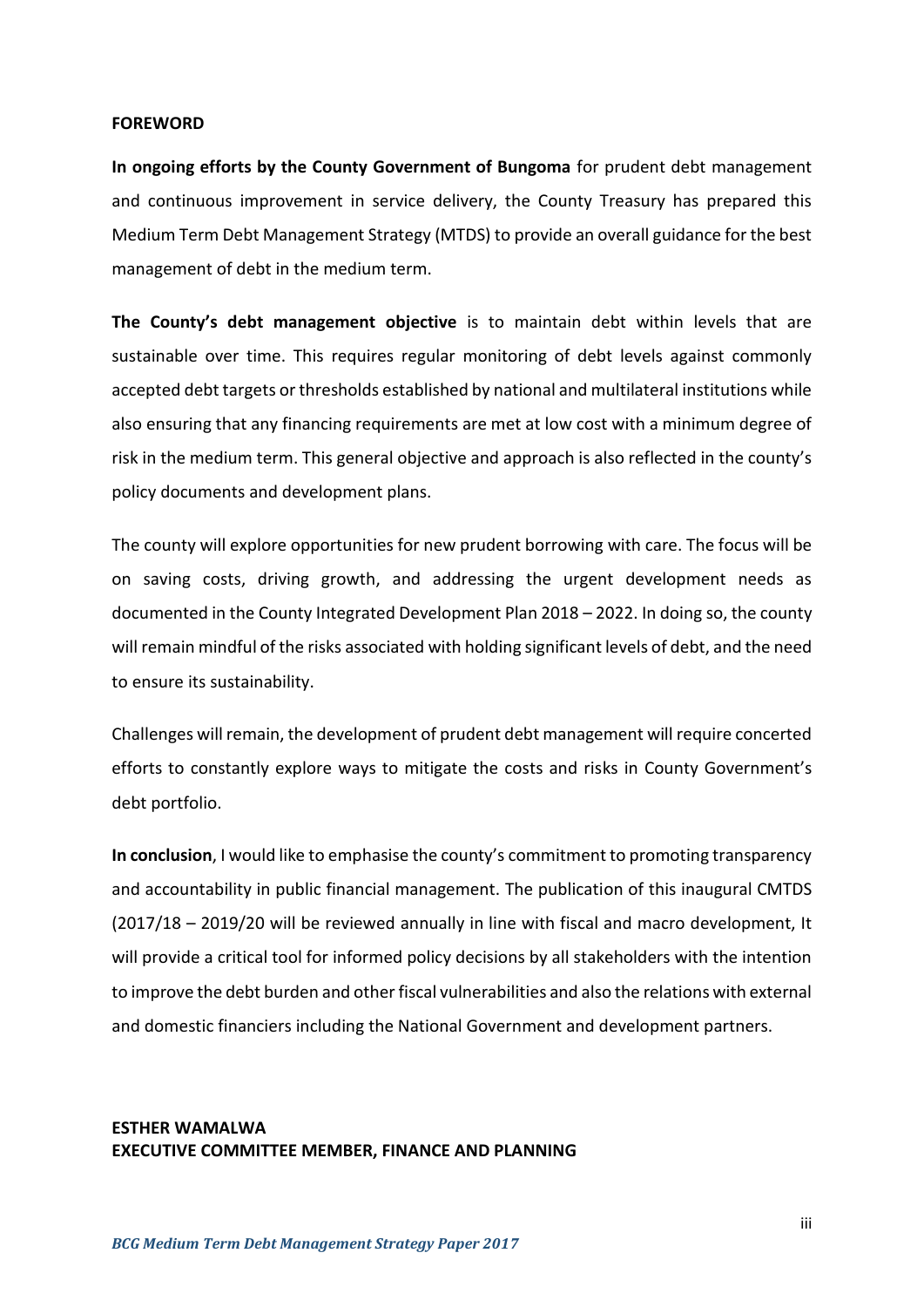#### <span id="page-4-0"></span>**ACKNOWLEDGEMENT**

We thank the CEC Member in charge of Finance and Economic planning for having provided leadership and policy direction in the preparation of this strategy. The input of all our technical staff in the process of formulating and consolidating issues in the document is highly appreciated.

Special thanks to the team of county budget and economic planning staff who are composed of Finance officers and Economists namely Vincent Ngeywo, Mathews Tsuma, Paul Wafula, James Watiti, Metrine Chonge, Edith Wekesa, Esther Mukhula, Martin Mabonga and Gloria Nasambu.

To these and others not mentioned here, God Bless you abundantly.

**CHRISPINUS BARASA CHIEF OFFICER, FINANCE AND ECONOMIC PLANNING**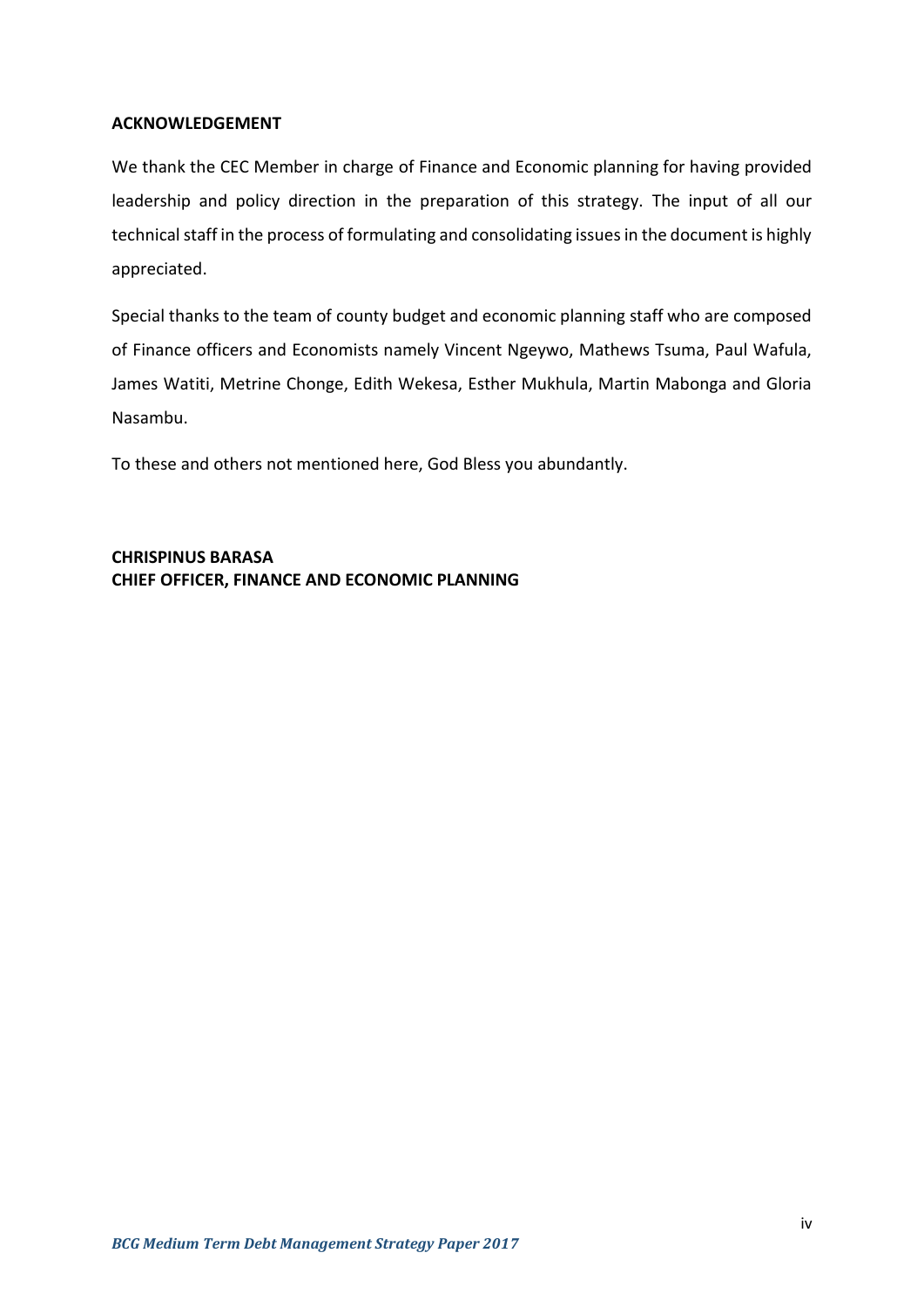#### <span id="page-5-0"></span>**LEGAL BASIS FOR THE PUBLICATION OF THE DEBT MANAGEMENT STRATEGY**

The Debt Management Strategy is published in accordance with section 123 of the Public Finance Management Act, 2012. The Law states that:

(1)On or before the 28th February in each year, the County Treasury shall submit to the county assembly a statement setting out the Debt Management Strategy of the County Government over the medium term with regard to its actual liability and potential liability in respect of loans and its plans for dealing with those liabilities.

(2) The County Treasury shall include the following information in the statement-

- a) The total stock of debt as at the date of the statement;
- b) The sources of loans made to the county government;
- c) The principal risks associated with those loans;
- d) The assumption underlying the debt management strategy; and
- e) An analysis of the sustainability of the amount of debt, both actual and potential.

(3) As soon as practicable after the statement has been submitted to the county assembly under this section, the County Executive Committee Member for Finance shall publish and publicize the statement and submit a copy to the Commission on Revenue Allocation and the Intergovernmental Budget and Economic Council.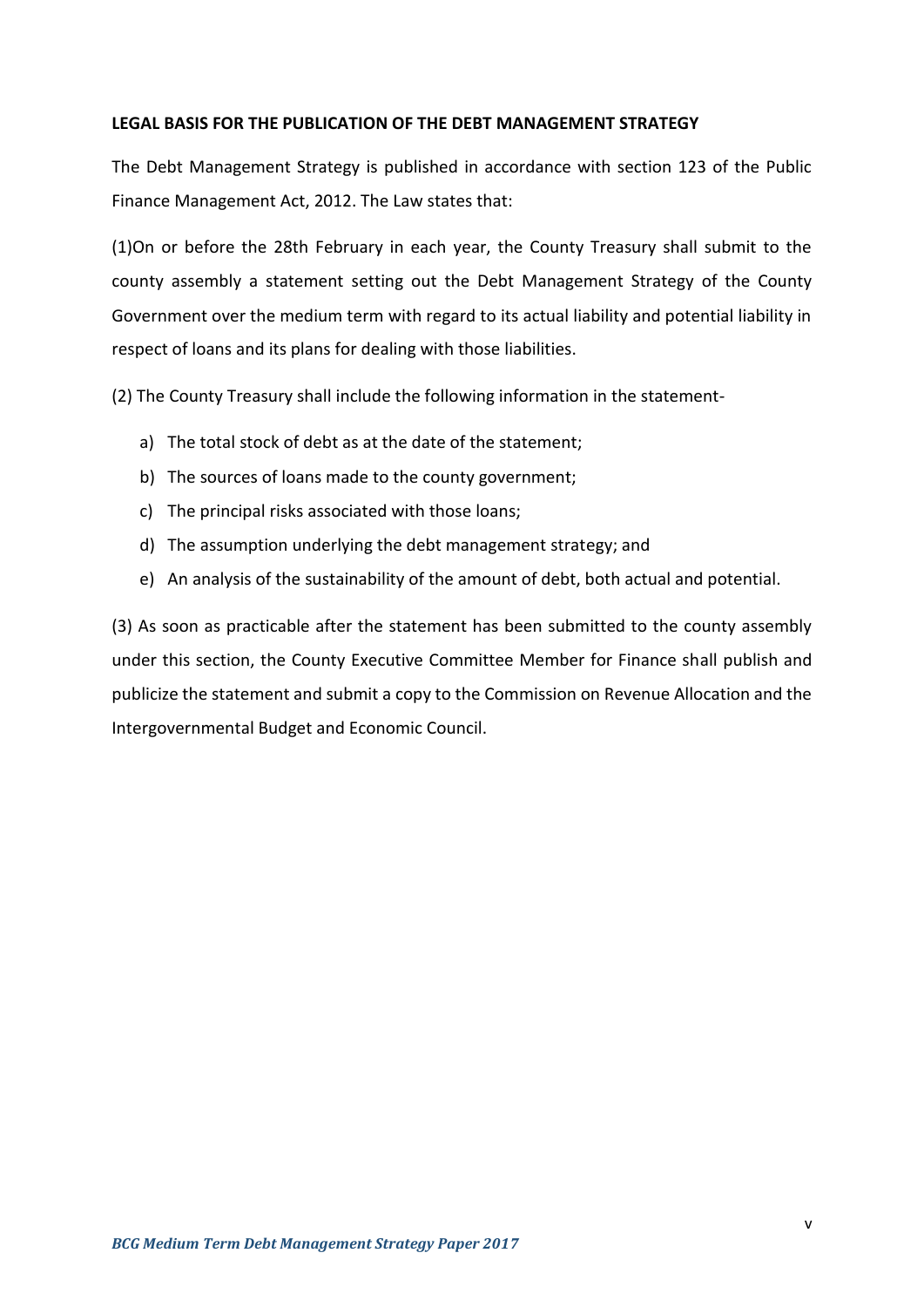# <span id="page-6-0"></span>**LIST OF ABBREVIATIONS AND ACRONYMS**

| <b>ADB</b>   |                      | African Development Bank |                            |                                  |  |
|--------------|----------------------|--------------------------|----------------------------|----------------------------------|--|
| <b>BCG</b>   | $\ddot{\cdot}$       | <b>Bungoma</b>           |                            | County                           |  |
|              |                      | Government               |                            |                                  |  |
| <b>BRICS</b> | $\ddot{\phantom{0}}$ |                          |                            | Brazil, Russia, India, China and |  |
|              |                      | South Africa             |                            |                                  |  |
| <b>CBAs</b>  | $\ddot{\phantom{0}}$ | Collective               |                            | <b>Bargaining</b>                |  |
|              |                      | Agreements               |                            |                                  |  |
| <b>CBR</b>   | ÷.                   |                          | <b>Central Bank Rate</b>   |                                  |  |
| <b>CGoB</b>  | $\ddot{\phantom{0}}$ |                          | County Government          | of                               |  |
|              |                      | <b>Bungoma</b>           |                            |                                  |  |
| <b>CIDP</b>  | $\ddot{\cdot}$       | County                   |                            | Integrated                       |  |
|              |                      |                          | Development Plan           |                                  |  |
| <b>CMTD</b>  | $\vdots$             |                          |                            | County Medium Term Debt          |  |
|              |                      |                          | <b>Management Strategy</b> |                                  |  |
| <b>CSDF</b>  | ÷                    | County                   |                            | Strategic                        |  |
|              |                      |                          | Development Framework      |                                  |  |
| <b>CSDF</b>  | $\ddot{\cdot}$       | County                   |                            | Strategic                        |  |
|              |                      |                          | Development Framework      |                                  |  |
| <b>DMS</b>   | $\ddot{\phantom{0}}$ |                          |                            | Debt Management Strategy         |  |
| <b>ECDE</b>  | $\ddot{\phantom{0}}$ |                          | Early Childhood Education  |                                  |  |
| EIB          | $\ddot{\cdot}$       |                          | European Investment Bank   |                                  |  |
| EU           | ÷.                   | <b>European Union</b>    |                            |                                  |  |
| FDI          | $\ddot{\phantom{0}}$ |                          | Foreign Direct Investments |                                  |  |
| FY           | $\ddot{\cdot}$       | <b>Financial Year</b>    |                            |                                  |  |

| GDP           | $\ddot{\cdot}$            | <b>Growth Domestic Product</b>       |  |
|---------------|---------------------------|--------------------------------------|--|
| <b>GFS</b>    | ÷                         | <b>Government Finance Statistics</b> |  |
| <b>ICT</b>    | $\ddot{\cdot}$            | Information Communication            |  |
|               |                           | Technology                           |  |
| <b>IDA</b>    | ÷.                        | International<br>Development         |  |
|               |                           | Association                          |  |
| <b>IFAD</b>   | ÷.                        | International Fund<br>for            |  |
|               |                           | <b>Agricultural Development</b>      |  |
| <b>MTBF</b>   | ÷.                        | Medium<br><b>Budget</b><br>Term      |  |
|               |                           | Framework                            |  |
| <b>MTDMS</b>  | $\mathbb{R}^{\mathbb{Z}}$ | <b>Debt</b><br>Medium<br>Term        |  |
|               |                           | <b>Management Strategy</b>           |  |
| <b>MTEF</b>   | $\mathbb{R}^{\mathbb{Z}}$ | Medium Term Expenditure              |  |
|               |                           | Framework                            |  |
| <b>OPEC</b>   | $\ddot{\phantom{0}}$      | Organization of the Petroleum        |  |
|               |                           | <b>Exporting Counties</b>            |  |
| PFMA          | $\ddot{\cdot}$            | Public Finance Management            |  |
|               |                           | Act                                  |  |
| PPP           | $\ddot{\cdot}$            | <b>Public Private Partnerships</b>   |  |
| <b>SACCOS</b> | $\ddot{\cdot}$            | Credit<br>Savings<br>and             |  |
|               |                           | <b>Cooperative Societies</b>         |  |
| <b>SDGs</b>   | ÷.                        | Sustainable<br>Development           |  |
|               |                           | Goals                                |  |
| WB            | $\ddot{\cdot}$            | <b>World Bank</b>                    |  |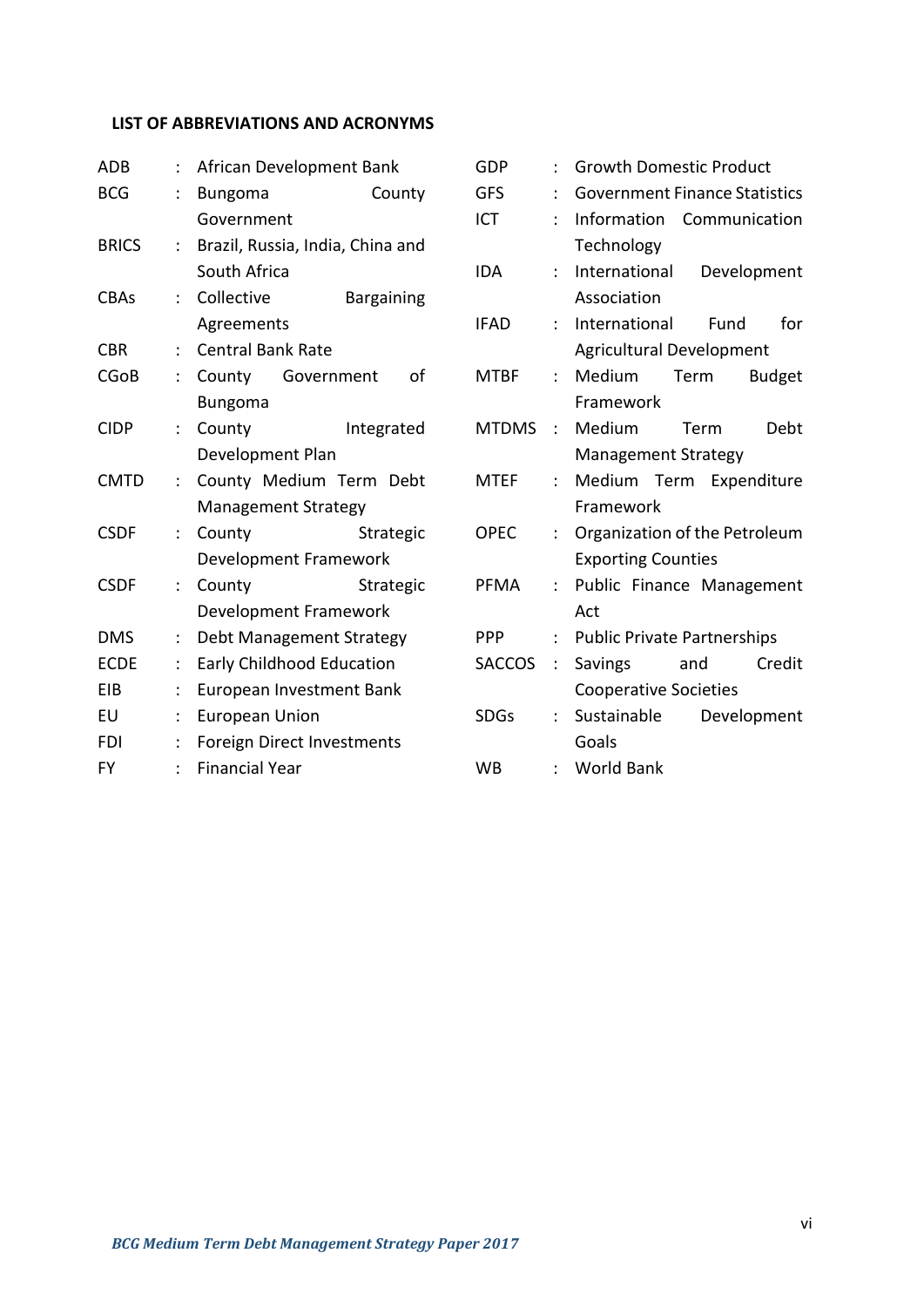#### <span id="page-7-0"></span>**EXECUTIVE SUMMARY**

This County Medium Term Debt Management Strategy (CMTDS) is the first formal strategy for management of debt. Prior to this, the county was required to maintain balanced budgets hence little or no debt was accumulated since 2013. With this strategy in place, and with National Government guarantees, the county is expected to initiate borrowing externally and domestically to finance the budget deficit.

The County MTEF budget estimates for FY 2017/18 and the medium term projections show an enlarging financing gap, thus justifying the need for this strategy. With a new county administration focusing on initiating significant flagship projects, this provides a considerable evaluation and revision of the debt sustainability thresholds and gives the county more scope for prudent borrowing going forward.

PFM County Government Regulations Sec. 179(1) states that public debts should not exceed 20% of the most recent and audited revenues

During this initial CMTDS period, practical options must be identified for the county to implement in order to keep its future financing requirements at prudent levels and a minimum degree of cost and risk as a high priority. However, as the preferred option, that county will continue to exhaust all possible financing requirements from the grant pool fund as available from our development partners. As feasible, there are numerous potential sources of debt financing so long as the provisions of the PFMA and its regulation are observed

The strategic advice for the County Executive Committee Member for Finance on advancement of this CMTDS, for consideration of any borrowings required to finance possible budget deficits (GFS definition) and to improve the performance of the debt portfolio will be provided by the Public Debt Management Unit to be established by the County Treasury.

Four strategies are analyzed to compute the most optimal strategy for the county.

**Strategy 1:** External financing (semi and concessional) and some domestic bond financing. The strategy combines both external and domestic sources of loanable funds.

**Strategy 2:** Negotiated domestic loans, overdrafts and utilization of securities market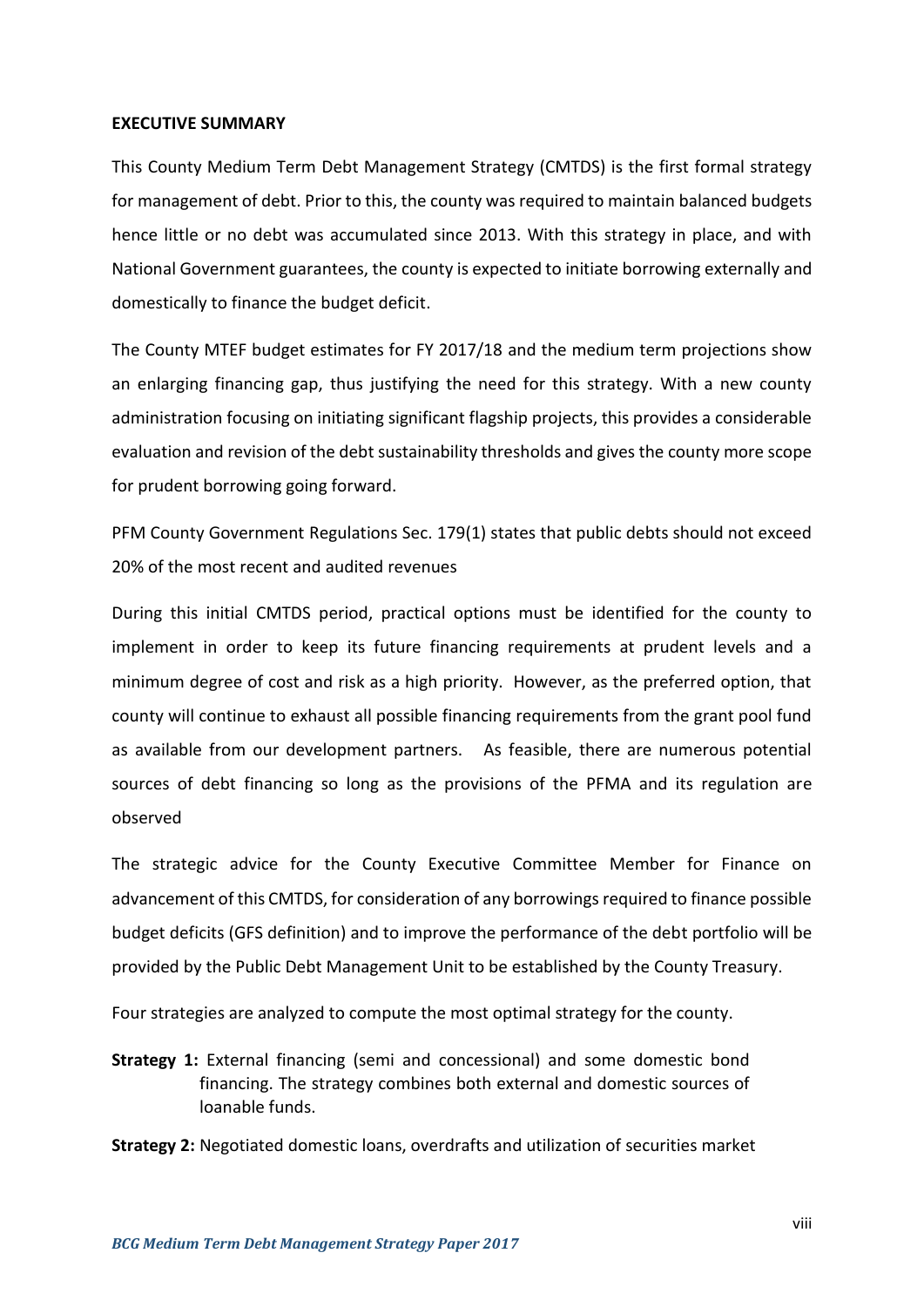- **Strategy 3:** Concessional financing. The strategy focuses on external long term, low interest loans.
- **Strategy 4:** Bilateral financing: Strategy 4 looks at an alternative approach to making use of the external market, by borrowing from "new" bilateral creditors carrying quasior semi concessional terms (almost 70% of international flows), in addition to multilaterals (at half of baseline proportions), and a small 8% share of domestic debt.

In anticipation of results, Strategy 3 should exhibit a lower cost profile given advantageous interest rate terms, but foreign exchange risk may be heightened. Strategy 4 may show a lowcost/higher risk profile as well. This strategy best addresses the priority issue of refinancing risk.

Of the four strategies, **strategy 2 is the preferred option for the County Government of Bungoma to implement in the medium term.** Although it provides a higher interest cost than the other strategies, it is minimal compared to the difference in risk level due to non exposure of domestic borrowing to foreign exchange fluctuations. With gradual development of the domestic market, it would also provide a more balanced composition of public debt with less external debt and more domestic debt.

#### **Outline of the 2017 Debt Management Strategy Paper**

This Debt Management Strategy paper consists of six chapters.

- $\div$  Chapter one gives the general introduction of debt management and the general outline of the strategy.
- $\triangle$  Chapter two gives the objectives, goals and principles of Debt Management in the county and outlines the basis on which the 2017 Debt Management Strategy is prepared.
- $\triangleq$  Chapter three discusses the macroeconomic environment, risks and potential sources.
- $\triangle$  Chapter four provides emphasis on specific strategies the County Government intends to employ in dealing with debts in future.
- $\triangle$  Chapter five details the Debt reduction policies and strategies designed to assist the County in its effort to reduce debts in a fast and prudent manner
- $\div$  The last chapter gives the summary of the Bungoma County Debt Management strategy FY 2017/2018.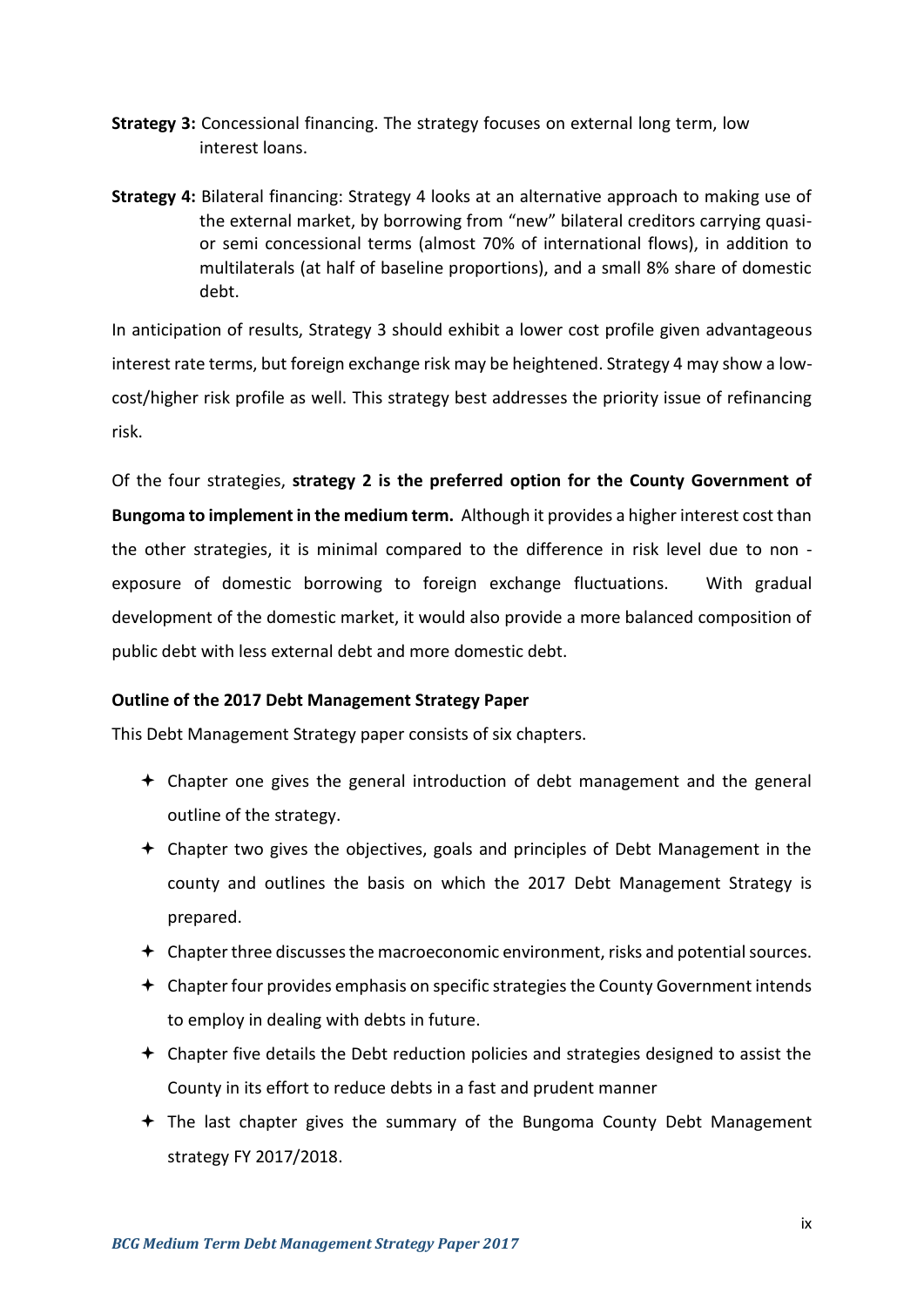#### <span id="page-9-0"></span>**CHAPTER ONE: OVERVIEW OF DEBT MANAGEMENT**

- 1. The County Medium Term Debt Management Strategy (CMTDS) is a high priority of the County Government of Bungoma, given the increasing gap between development resource requirements and the available allocation.
- 2. The county has recognized the need to have a formal and explicit CMTDS in place to ensure improved debt management as part of a stronger Medium Term Budget Framework (MTBF) to ensure county finances are placed on a more sustainable footing.
- 3. The MTDS provides directions and benchmarks for managing the county's debt portfolio. This will lead to the 'preferred debt composition', i.e. the preferred cost-risk trade-off, taking into account constraints posed by the economic and market environment.
- 4. Government debt or borrowing includes the contracting or guaranteeing of domestic and external (foreign) debt through loans, financial leasing, on-lending and any other type of borrowing, including concessional and non-concessional borrowing, whatever the source.
- 5. The Debt Management Strategy is a framework that will guide County government to ensure that debt levels stay affordable and sustainable, that any new borrowing is for a good purpose and that the costs and risks of borrowing are minimized.
- 6. Most economies in the world whether developed or developing resort to borrowing in order to address any financing needs. This is a useful source of financing however; it is worth noting that reliance on debt must be closely monitored and strategized.
- 7. Debt can be sustainable or unsustainable. By sustainable debt, it implies that the debt can be serviced without resorting to exceptional financing (such as debt relief) or a major future correction in the balance of income and expenditure while unsustainable debt simply means that debt inflows are exerting severe burdens on the economy in the future.
- 8. Unsustainable levels of debt lead to adjustments in expenditure levels, with view of obtaining additional resources which are then directed towards the repayment of debt and associated interest payments. These reallocations negatively impact on the implementation of priority programmes, local investment, and poverty reduction initiatives.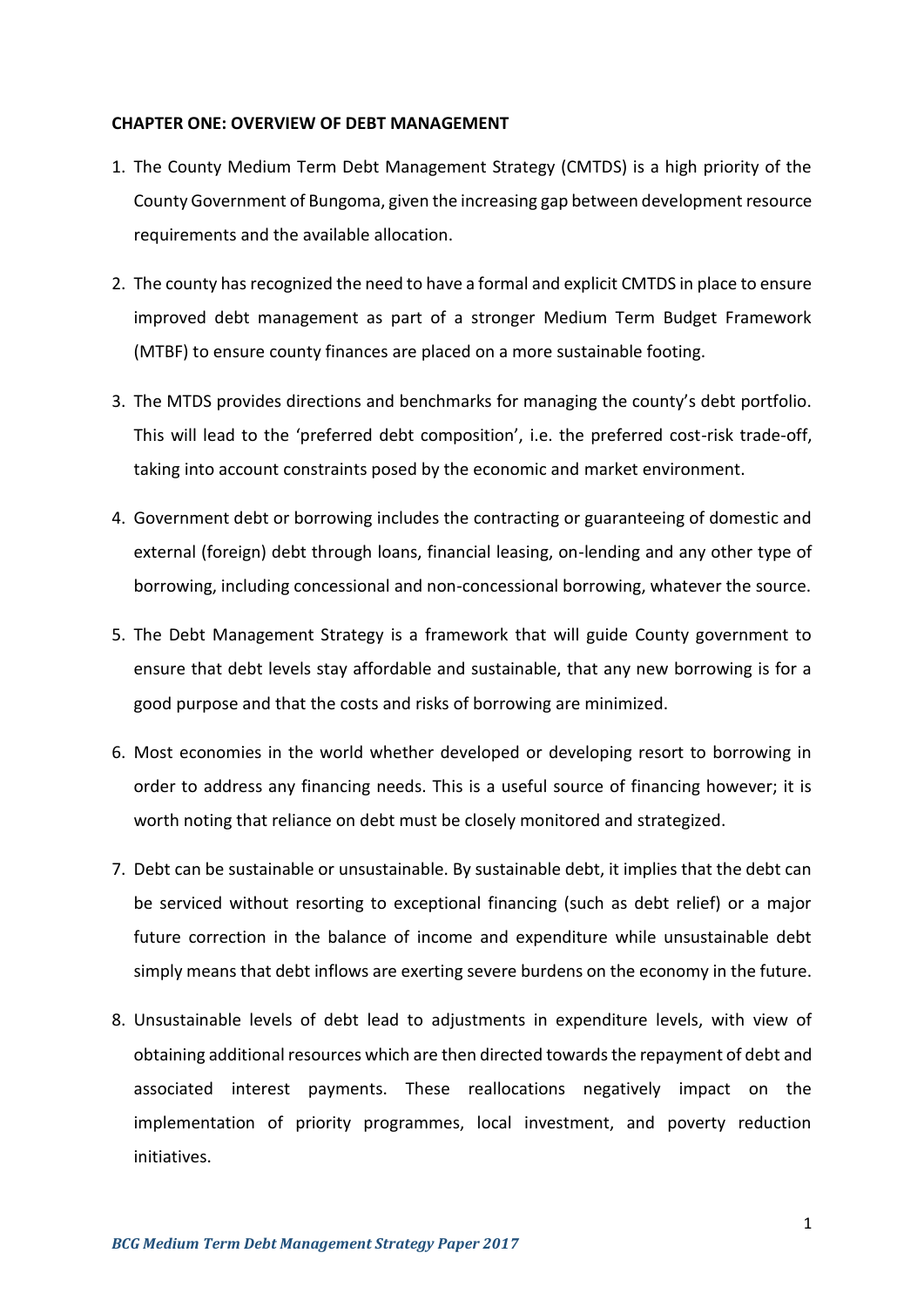- 9. Inability to repay debts can lead to a situation known as debt distress. A county is said to be in this situation when one or more of the following conditions hold:
	- a) The sum of interest arrears is large relative to the outstanding stock of debt;
	- b) A county receives debt relief in the form of rescheduling and or debt reduction from the creditors, and;
	- c) The county receives substantial budget support from the national government through the conditional grants.
- 10. The cost of financing increases due to failure to repay debt obligations as well as making it increasingly difficult to obtain financing from development partners. This makes it necessary therefore for the County Government to undertake a review of its debt situation based on the present stock debt as well as future commitments and obligations.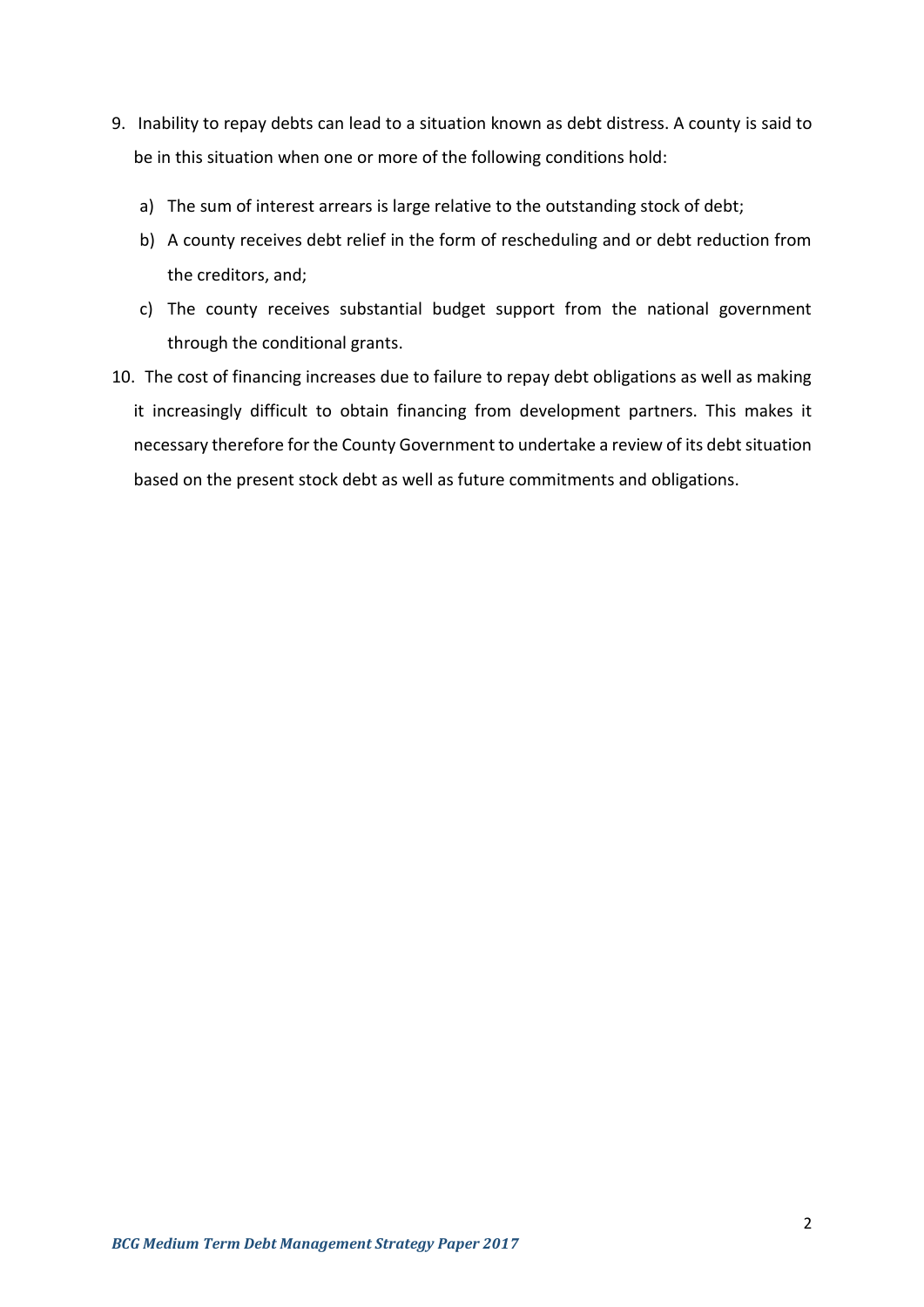#### <span id="page-11-0"></span>**CHAPTER TWO: OBJECTIVES OF DEBT MANAGEMENT STRATEGY**

- 11. The main objective of the Bungoma County Government debt management is to meet the County Government's financing requirements at the least cost with a prudent degree of risk.
- 12. The Debt Management Strategy will guide County Government debt management operations in the FY 2017/2018 and the medium term. The Strategy seeks to balance cost and risk of county debt while taking into account the county government financing needs. In addition, the strategy incorporates initiatives to seek new funding sources, support the County Government development priorities and achieve debt sustainability.
- 13. The Debt Management Strategy will provide appropriate guidelines and direction to assist in making sound debt management decisions, while demonstrating strong financial management practices for posterity.

#### <span id="page-11-1"></span>**2.1 Scope of the Medium Term Debt Management Strategy**

- 14. This CMTDS covers the County Government of Bungoma (CGoB) debt portfolio which includes external debt, domestic debt, and contingent liabilities of on-lent debt and guaranteed debt with the public and other enterprises.
- 15. External debt is defined as debts denominated in currencies other than Kenyan shilling while domestic debt is defined as debt denominated in Kenyan shillings, even when the creditor is a foreign entity.
- 16. In line with international reporting requirements, CGoB will consider review in future for current reporting of domestic debt (as may be required) to include the outstanding liability for transfer value under the pension scheme for civil servants.
- 17. Although the focus of the CMTDS is on actual direct liabilities of the CGoB, contingent liabilities (whether explicit or implicit) may have an important bearing on the sustainability of debt and robustness of this strategy. Consequently, it is prudent to consider the potential risk that contingent exposures could materialise under specific scenarios and thus may need to be addressed in the future.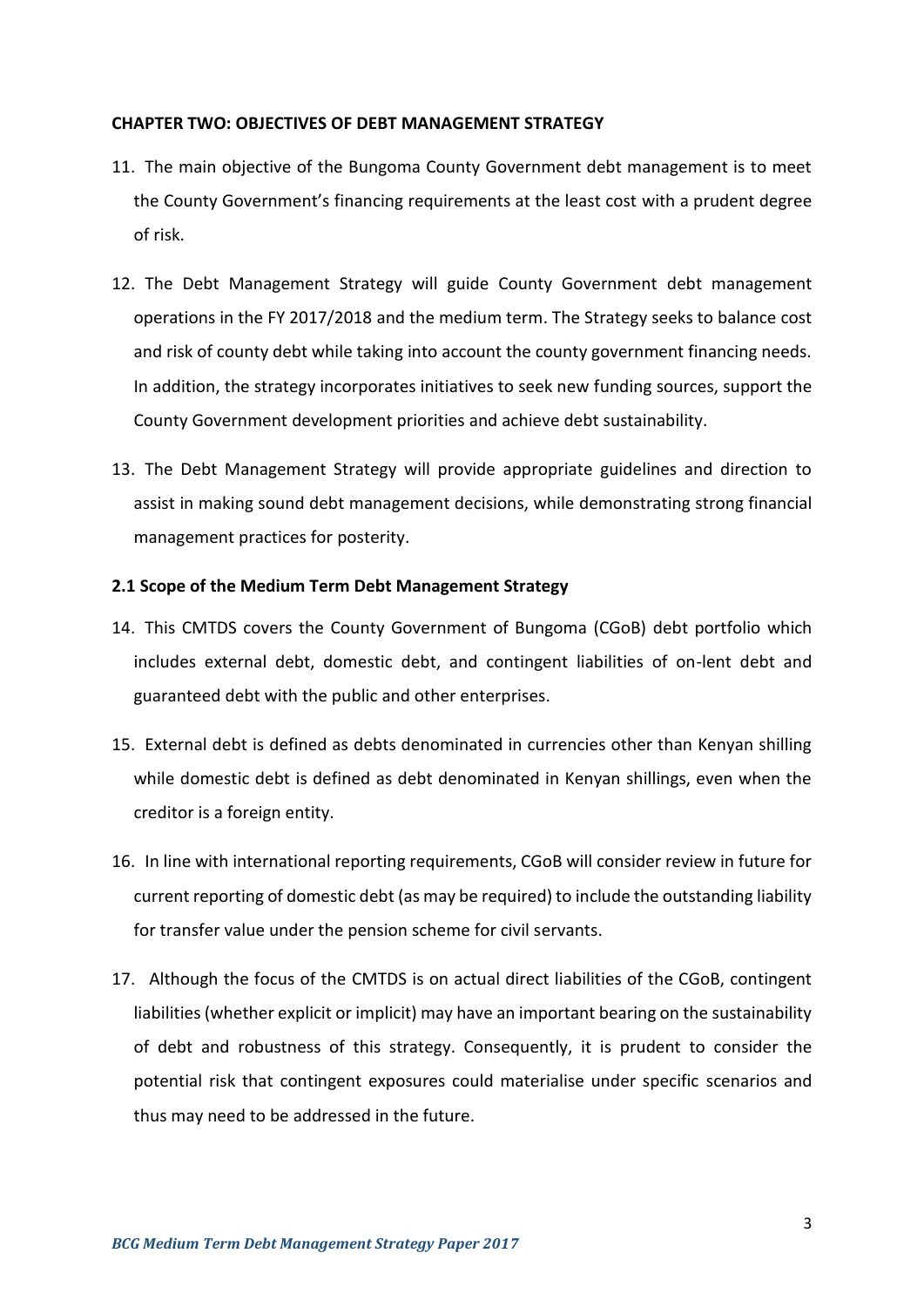#### <span id="page-12-0"></span>**2.2 Goals for the Debt Management Strategy**

- 18. The aim of the CMTDS shall be to support the government's strategy in implementing the FY2017/18 budget and over the medium term by ensuring that the government's financial requirement and payment obligations are met at the lowest cost with prudent degree of risk in line with PFM Act, 2012. In addition, the strategy will;
	- a) Underscore the County Government's commitment to developing and designing a strategy that is evidence based and feasible in ensuring that public debt levels remains sustainable and supports broad-based and inclusive growth.
	- b) Serve as a strategy of financing the fiscal deficit of the County Government over the medium term

## <span id="page-12-1"></span>**2.3 Debt Management Strategy Financing Principles**

- 19. The debt management strategy will address the County government's financing requirements at the lowest cost and a prudent degree of risk by adhering to the following principles:
	- a) Financing must be pegged on debt sustainability over long term.
	- b) Prudence must be observed when contracting debt while taking into account the cost and risk implications.
	- c) Debt must be contracted to support expenditure in the identified County priority areas that are transformative
	- d) Debt must be guaranteed
	- e) The debt must be for capital projects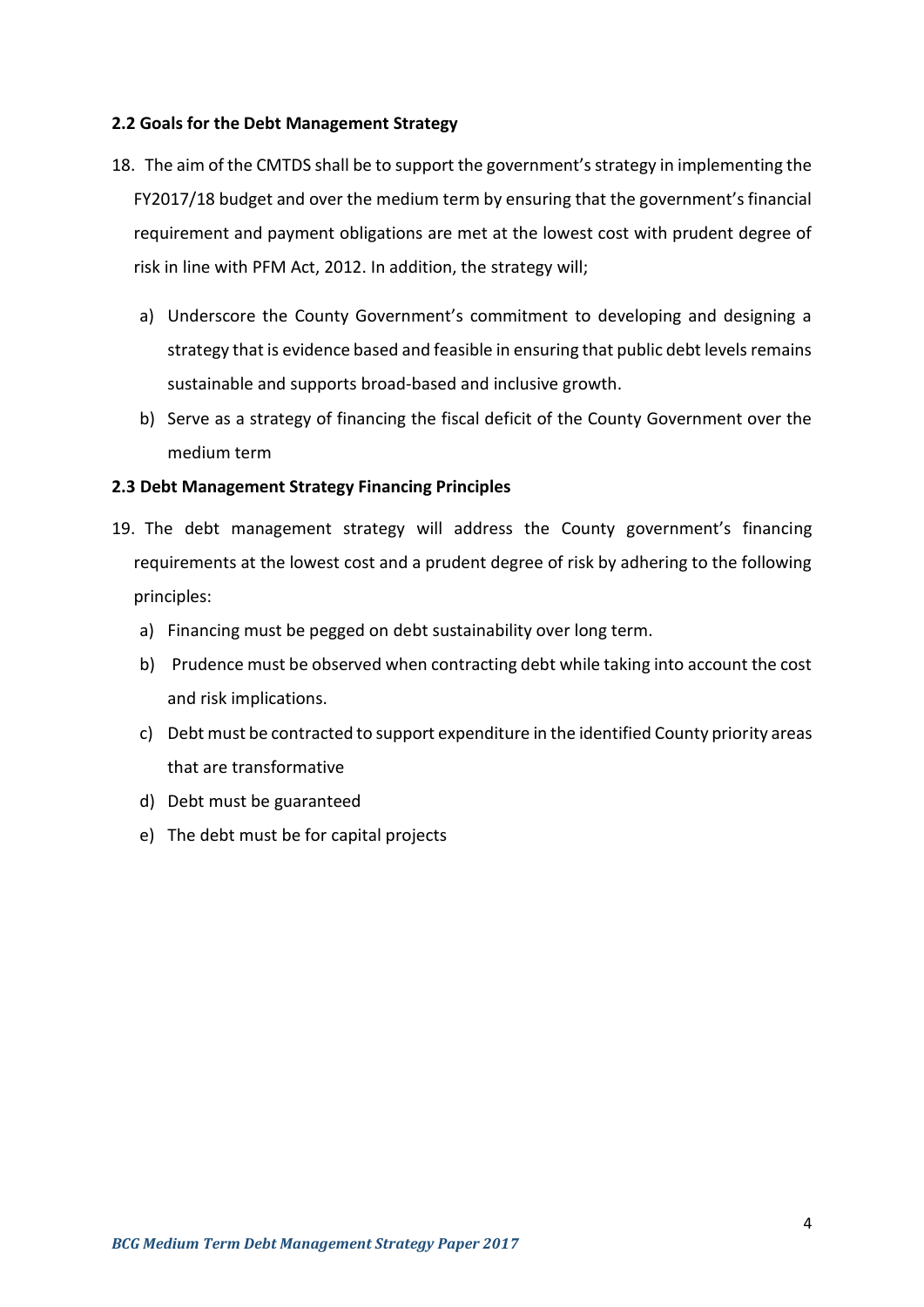#### <span id="page-13-0"></span>**CHAPTER THREE: MACROECONOMIC ENVIRONMENT, RISKS AND POTENTIAL SOURCES**

- 20. The Kenyan Economy is estimated to have expanded by 5.8 per cent in 2016 compared to a revised growth of 5.7 per cent in 2015. Accommodation and food services recorded improved growth of 13.3 per cent in the year under review compared to a contraction of 1.3 per cent in 2015. The other sectors that registered significant improved performance in economic activities were in the information and communication; real estate; and transport and storage.
- 21. Persistent drought hampered growth in the fourth quarter of 2016 impacting negatively on agriculture and electricity supply. On the other hand, growth in construction; mining and quarrying; and financial and insurance activities decelerated in 2016. From the demand side, growth was buoyed by consumption in both the public and private sector.
- 22. Annual average inflation eased to 6.3 per cent in 2016 compared to an average of 6.6 per cent in 2015. This was mainly due to decline in prices of transportation; housing and utilities; and communication. The Shilling strengthened against the Pound Sterling, South African Rand, Ugandan Shilling, Tanzanian Shilling and the Rwandan Franc but weakened against the US Dollar, Euro, and the Yen in 2016.

#### <span id="page-13-1"></span>**3.1 Potential Financing Sources**

- 23. The potential sources of Loans for Bungoma County Government falls under two categories:
	- a) Domestic sources of Loans
	- b) External sources of loans

#### **3.1.1 Domestic Sources of funding**

24. Potential sources of domestic funding to the County Government will consist of borrowing from Financial and non-financial institutions.

#### **3.1.2 External sources of funding**

25. The main sources include Loans and grants from bilateral and multilateral organizations.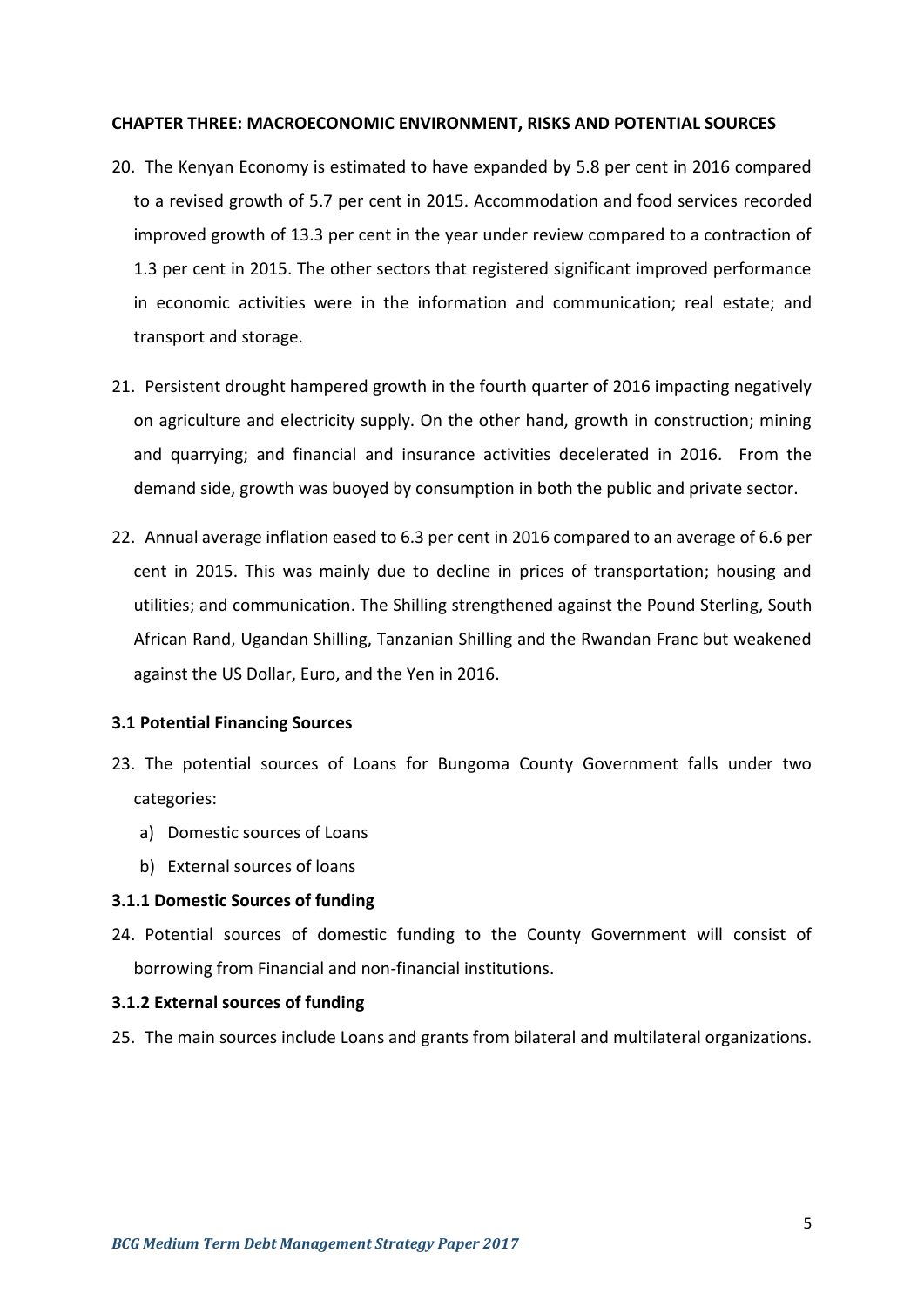#### <span id="page-14-0"></span>**CHAPTER FOUR: ANALYSIS OF FUNDING SOURCES**

- 26. Infrastructure and reconstruction spending is a near-term priority, while in the medium term, the county will aim to gradually reduce the debt-to-revenue ratio. The county continues to be exposed to natural disasters e.g. fall army worms, landslides and lightning, as well as the priority development needs, which requires careful management of fiscal space.
- 27. In reference to the National Budget Statement 2017/18, as learnt over recent years, there is no scope for further fiscal expansion from large external loans due to the already large debt portfolio. Fiscal expansion beyond the capacity of domestic revenue must be funded by increases in budget support and external aid, issuance of domestic bonds that mobilizes excess domestic liquidity, with some prudent external borrowing for viable projects, on highly concessional terms.
- 28. Borrowing will be limited to financing of the budget gap for the various initiatives undertaken by county in efforts to diversify and stimulate the economy.
- 29. During the medium term, and subject to guarantee from the National Government, half of the financing requirements will be sourced from highly concessional external borrowing from World Bank (WB) for budget support (loan portion) also for the flagship infrastructure projects. The balance will be sourced domestically but through consultations with National Government. For the 2 outer years, similar financing methods will also be taken.
- 30. During this 3 year period of the CMTDS, the county does not project to undertake any external borrowing under commercial terms but only on concessional terms. On other financing options as explored in this CMTDS it includes 'existing' sources and also 'potential' sources that the county can consider to seek financing from.

Table 1 provides information on related potential Creditors and briefly includes some cost and risk indicators on the various types of financing.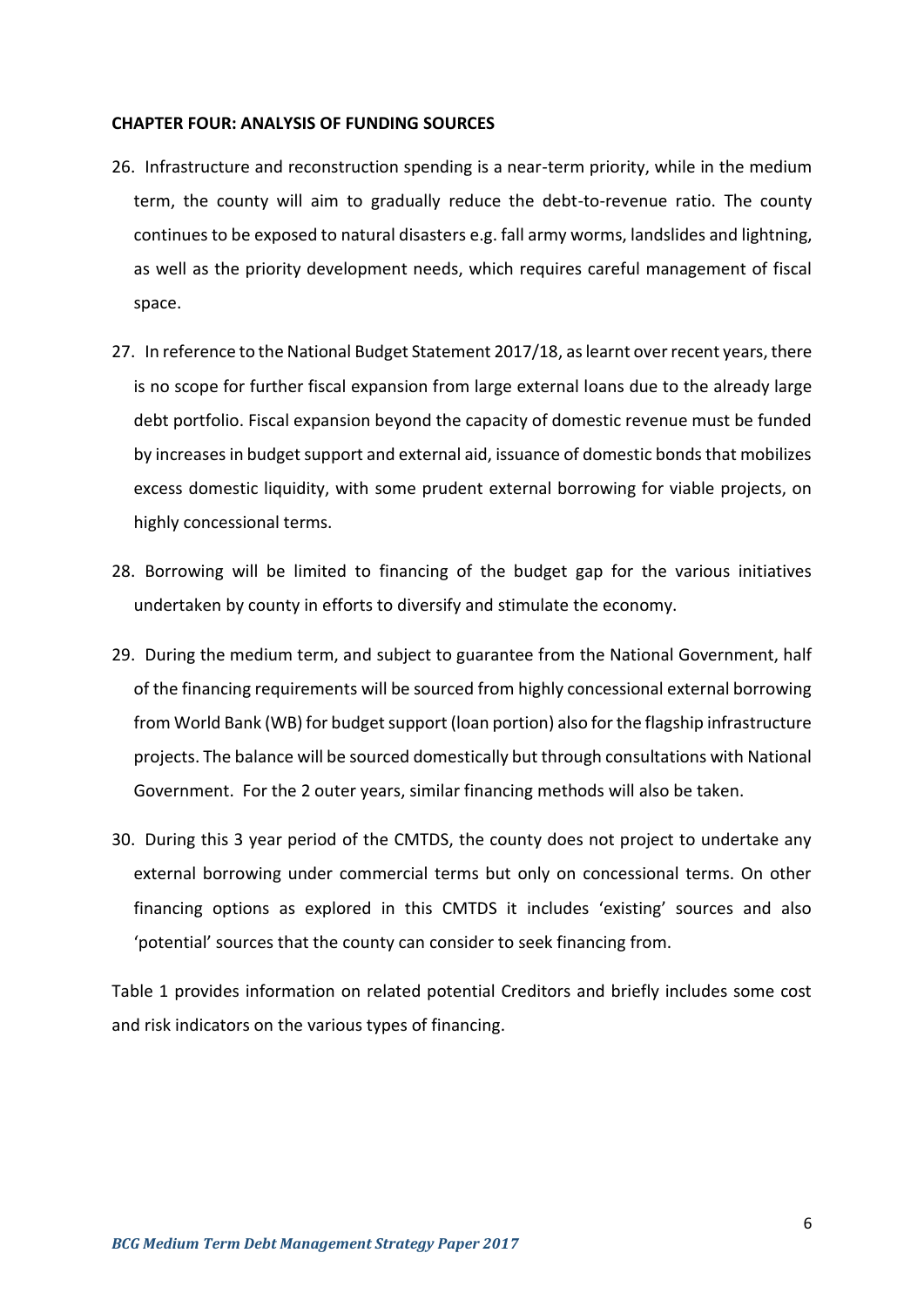|                  |                     | <b>Creditors</b>          |                                        | <b>Cost indicators</b>                | <b>Risk Indicators:</b>           |
|------------------|---------------------|---------------------------|----------------------------------------|---------------------------------------|-----------------------------------|
|                  | <b>Multilateral</b> |                           |                                        |                                       |                                   |
|                  | Concessional        |                           |                                        |                                       |                                   |
|                  |                     | IDA, ADB, IFAD, EI Highly |                                        | Very low interest rates               | <b>Fixed Interest rates</b>       |
|                  |                     |                           | Concessional                           |                                       | Long amortization profile         |
|                  |                     |                           |                                        |                                       | Foreign currency, risk mitigated  |
|                  |                     |                           |                                        |                                       | by the long amortization profile  |
|                  | Potential Japan     |                           | Highly                                 | Very low interest rates               | <b>Fixed Interest rates</b>       |
|                  |                     |                           | Concessional                           |                                       | Long amortization profile         |
|                  |                     |                           |                                        |                                       | Foreign currency, risk mitigated  |
|                  |                     |                           |                                        |                                       | by the long amortization profile  |
|                  |                     |                           |                                        |                                       |                                   |
| <b>Bilateral</b> |                     |                           |                                        |                                       |                                   |
|                  | Potential           |                           |                                        |                                       |                                   |
|                  |                     | China                     | Semi-                                  | low interest rates                    | Foreign currency indicators       |
|                  |                     |                           | concessional                           |                                       | <b>Fixed interest rates</b>       |
|                  |                     | Rep. of Korea             |                                        | Focusing on rural development and ICT | Depending on the source of        |
|                  |                     |                           |                                        |                                       | financing                         |
|                  |                     | India                     | Focusing on agricultural projects      |                                       | Depending on the source of        |
|                  |                     |                           |                                        |                                       | financing                         |
|                  |                     | Indonesia                 | Focusing on social transformation      |                                       | Depending on the source of        |
|                  |                     |                           |                                        |                                       | financing                         |
|                  |                     | Africa Dev Bank           | Focusing on infrastructure development |                                       | Foreign currency indicators       |
|                  |                     |                           |                                        |                                       | <b>Fixed interest rates</b>       |
|                  | <b>Theme Funds</b>  |                           |                                        |                                       |                                   |
|                  | Potential:          |                           |                                        |                                       |                                   |
|                  |                     | Climate Change            | Grants/Loans                           |                                       | depending on the source of        |
|                  |                     | <b>Funds</b>              |                                        |                                       | financing                         |
|                  |                     |                           |                                        |                                       |                                   |
|                  | <b>Domestic</b>     |                           |                                        |                                       |                                   |
|                  | Bonds               | Domestic                  |                                        | Market - will reflect                 | Depends on tenors achieved, may   |
|                  |                     |                           |                                        | market development                    | be some refixing, indexation      |
|                  |                     |                           |                                        |                                       | creates other risk exposures      |
|                  | Loans               | Commercial loans          |                                        | Respond to changes in                 | Interest fluctuations create risk |
|                  |                     |                           |                                        | interest rates                        | exposures                         |
|                  |                     |                           |                                        |                                       |                                   |

#### **Table 1: Creditors Cost and Risk Indicators**

- 31. Under non-traditional sources of financing, such as Climate Change 'theme funds', the WB manages 6 climate change funds, which could provide important amounts of financing for the county.
- 32. For consideration in future periods, some semi or concessional financing may also be available from other sources such as Brazil, Russia, India, Indonesia, China, South Africa (BRICS), and from the European Union (EU) and the Organization of the Petroleum Exporting Counties (OPEC).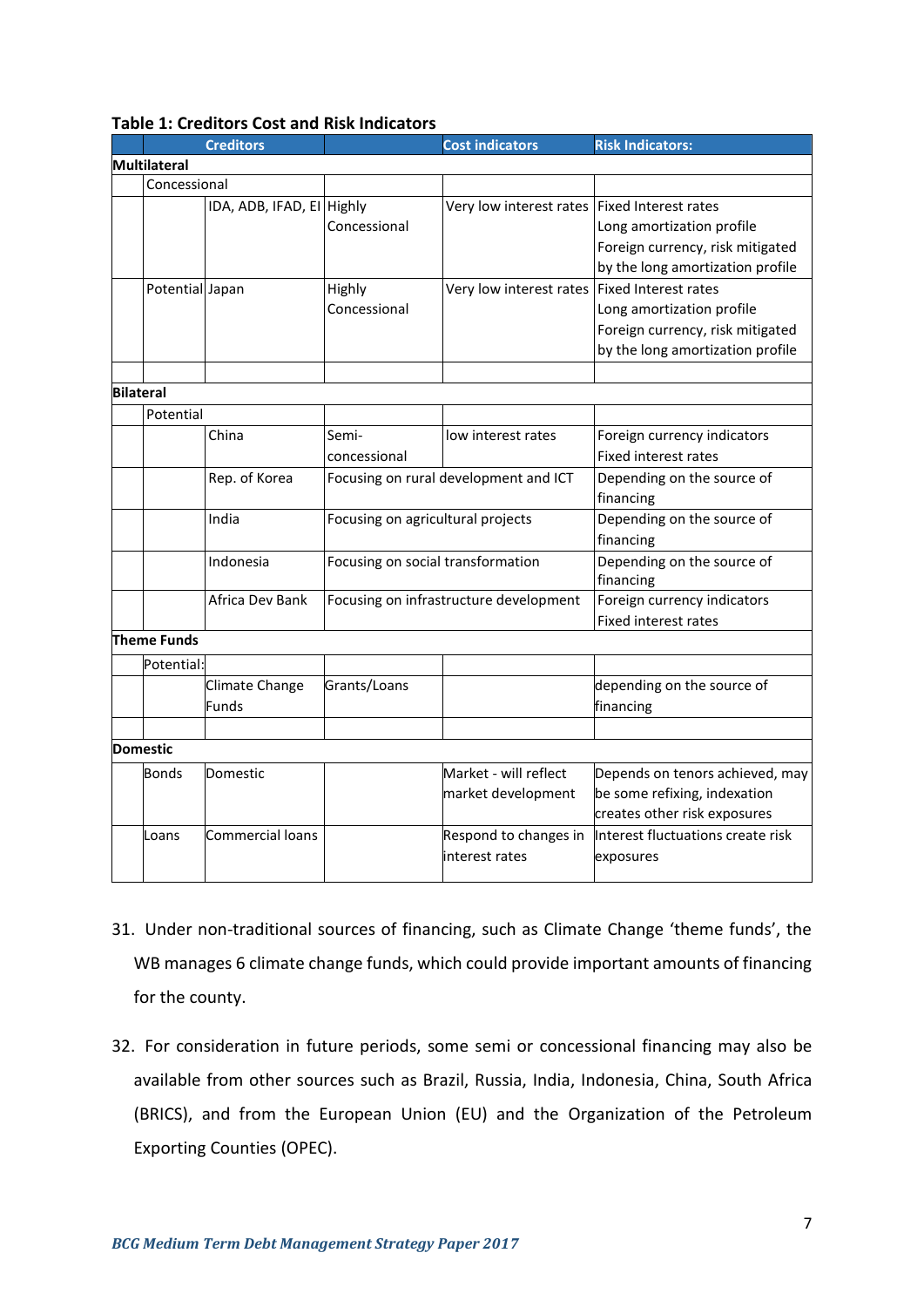#### <span id="page-16-0"></span>**CHAPTER FIVE: STRATEGIES FOR MANAGEMENT OF DEBT IN THE MEDIUM TERM**

33. The County Debt Management Strategy presents four main strategies that CGoB will explore in the next three years in debt management. These strategies include:

#### **Strategy 1: External financing (semi and concessional) and some domestic bond financing**

- a) To evaluate the cost and risk aspects of a continuation of current borrowing practices for Bungoma County, and to use these factors to set a benchmark for examining different approaches.
- b) In conclusion, this strategy is based on current practice of external and domestic borrowing, that it does not best address the priority issues of foreign exchange risk, liquidity and repayment risk, creditor concentration risk and refinancing risk.
- c) Under the cost and risk analysis over the 3 year period, this strategy in comparison to 2, 3 and 4, provides medium to high risk mainly due to the foreign exchange factor and low to medium cost in relation to County revenues.

#### **Strategy 2: Negotiated domestic borrowing and utilization of securities market**

- a) To examine the cost and risk aspects of taking steps to further develop the domestic debt market, Strategy 2 highlighted an overall balance of new borrowing that tapped the domestic market for 95% of financing requirements, and the external debt market for 5%. A domestic yield curve was established following the existing rate structure in Kenya for the 5-6 year debt stock, and extended to cover the issuance span from 1 to 10 year maturities.
- b) Bond issuance was posited to be concentrated by almost 60% (of domestic flows) in 5-6 year bonds—deepening the existing market, while building to an average 30% concentration in 10-year bonds—establishing a longer term maturity in the market; and by an average 7% at the 1-year maturity. A priority, one would anticipate greater costs for this strategy vis-à-vis baseline, given the higher level of domestic interest rates versus international concessional ones; but exchange rate risk would be diminished by the higher share of domestic-currency denominated debt.
- c) In conclusion, this strategy best addresses the priority issue of foreign exchange risk and liquidity and repayment risk with rollover of domestic securities on maturity.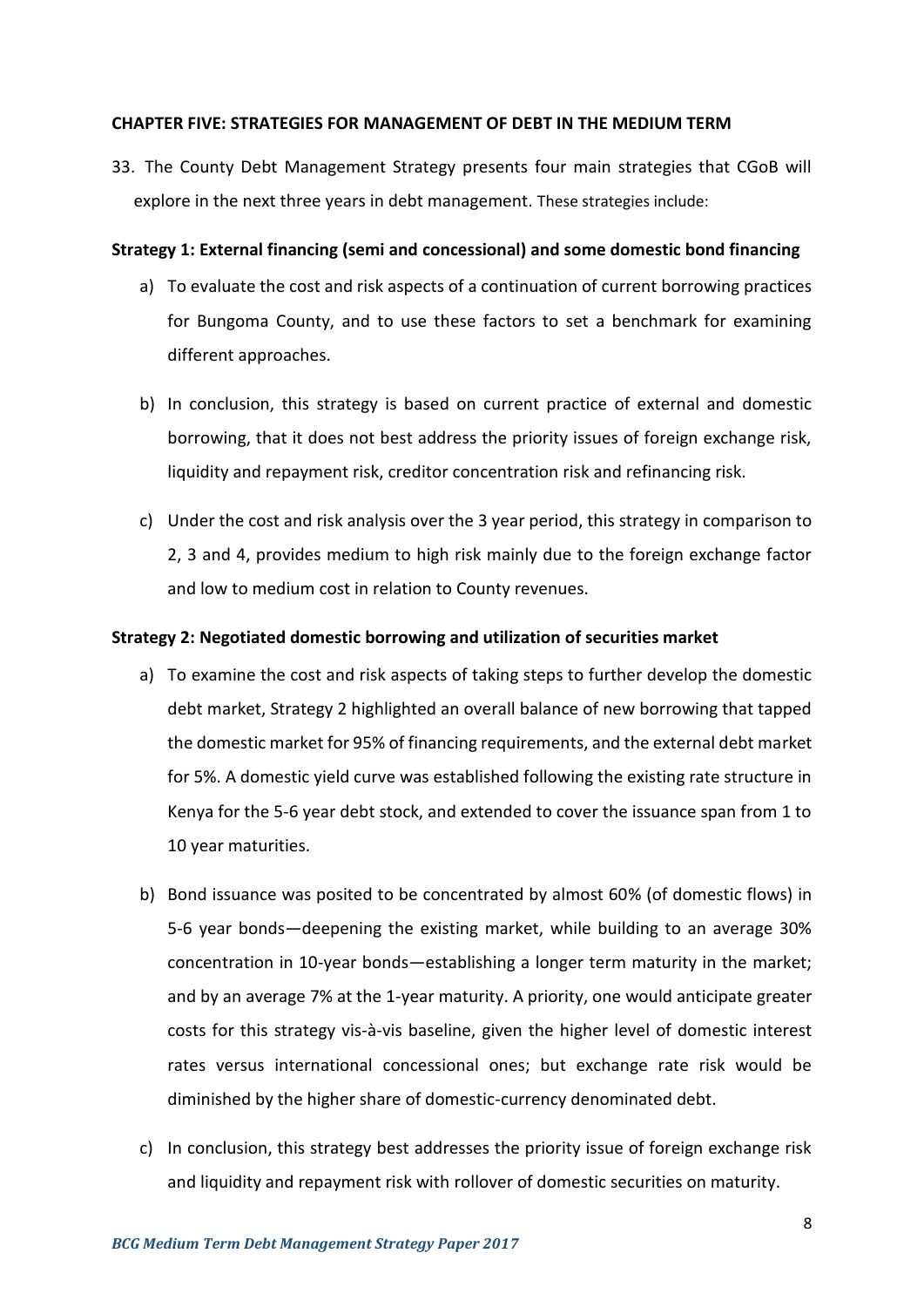d) Under the cost and risk analysis over the 3 year period, this strategy in comparison to 1, 3 and 4, provides low risk mainly due to the foreign exchange factor of external borrowing and high cost in relation to county revenues due to the interest rate factor and shorter maturity compared to external borrowing.

#### **Strategy 3: Concessional financing**

- a) Strategies 3 and 4, in contrast to Strategy 2, examine the tradeoffs in expanding external borrowing, in Strategy 3 by boosting the proportion of gross external borrowing over the 2017-2024 period to 83% from 50% in the baseline, here concentrated in concessional multilateral borrowing. Domestic debt issuance is diminished to 17% of total financing requirements.
- b) In conclusion, this strategy best addresses the priority issue of refinancing risk. Under the cost and risk analysis over the 3 year period, this strategy in comparison to 1, 2 and 4, provides medium risk mainly due to the foreign exchange factor and lowest cost in relation to county revenues due to the interest rate factor available from multilateral sources offering highly concessional terms.

#### **Strategy 4: Bilateral financing**

- a) Strategy 4 looks at an alternative approach to making use of the external market, by borrowing from "new" bilateral creditors carrying quasi-or semi concessional terms (almost 70% of international flows), in addition to multilaterals (at half of baseline proportions), and a small 8% share of domestic debt. In anticipation of results, Strategy 3 should exhibit a lower cost profile given advantageous interest rate terms, but foreign exchange risk may be heightened. Strategy 4 may show a low-cost/higher risk profile as well.
- b) In conclusion, this strategy best addresses the priority issue of creditor concentration risk.
- c) Under the cost and risk analysis over the 3 year period, this strategy in comparison to 1, 2 and 3, provides highest risk mainly due to the foreign exchange factor and less concessional terms (from terms offered by multilateral sources).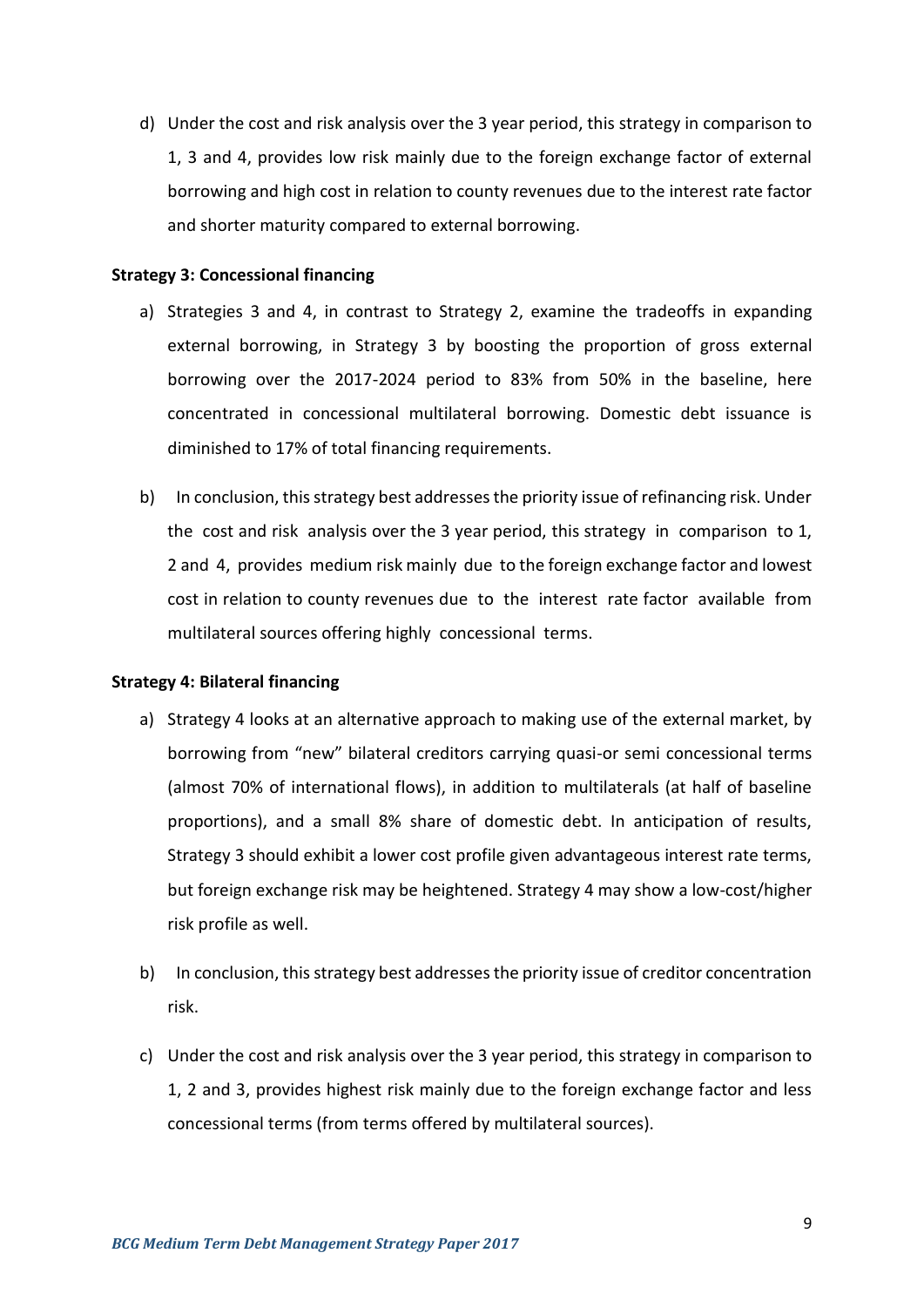- d) To determine the cost-risk profile of the baseline macroeconomic scenario-borrowing strategy combination, a set of standard market shock tests are applied to the strategy in order to assess the different vulnerabilities to exchange and interest rate fluctuations.
- e) Given the analysis of the four strategies based on the lowest cost and risk between the four strategies, Strategy 3 best addresses that requirement. However, on the priority requirement to minimize the significant level of foreign exchange risk as result of the high proportion of external debt at 91% (compared to 9% of domestic debt), under this strategy CGoB will continue to be vulnerable to this risk in the medium term. Further, with progressing of the county economy, access to highly concessional borrowing from multilateral sources will also become limited.
- f) To consider the strategy that best addresses the high risk of foreign exchange and comparison of difference between cost and risk of the four strategies. Strategy 2 is the preferred option for CGoB to implement in the medium term. Although it provides a higher interest cost than the other strategies that it is minimal compared to the difference in risk level due to no exposure of domestic borrowing to foreign exchange. With gradual development of the domestic market that it would also provide a more balanced composition of public debt with less external debt and more domestic debt.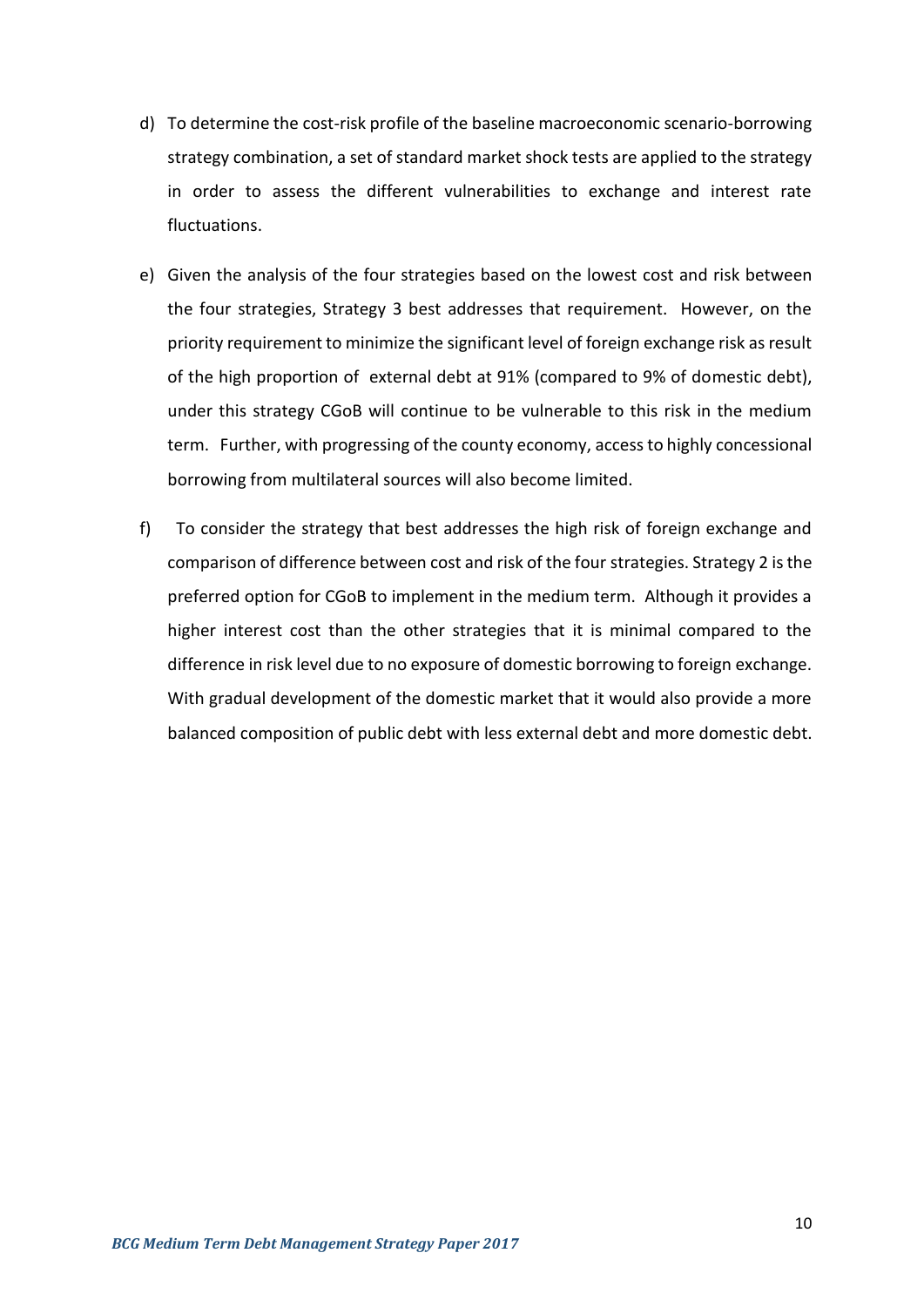#### <span id="page-19-0"></span>**CHAPTER SIX: BASELINE PROJECTIONS AND BEST PRACTICES IN DEBT MANAGEMENT**

#### <span id="page-19-1"></span>**6.1 Fiscal Policy**

- 34. **The county fiscal policy** is its primary tool to improve income distribution through both its revenue and spending policies. Fiscal policy are designed to support macroeconomic stability, correct market failures and provide public goods with particular emphasis on inclusiveness, in particular elderly welfare, special needs of vulnerable groups and the disabled, access to free and improved health care, and free basic primary education and subsidized post-secondary education.
- 35. **The county recurrent budget** shows the significant contribution of budget support relative to local revenue. The share of staff costs compared to operating expenditure continues to account for over 62.3%. The balances brought forward for each FY will contribute to county cash balances.
- 36. To ensure prudent debt management, the county will pursue with improvements the following measures (with support of specific policies):
	- a) Improving estimation of funding ceilings based on realistic assessments of revenue raising capacity, budget support and development assistance, and where appropriate prudent borrowing;
	- b) More careful assessing and managing of appropriate levels of public debt and cash reserves required to create fiscal space to respond to shocks and unforeseen events;
	- c) Improving budget allocation across sectors by better analysis, prioritization and discussions to better align funding allocations to departmental/agency corporate plans based on the County Strategic Development Framework (CSDF) and overall available funding;
	- d) Improving quality of expenditure by ensuring commitments are properly cost and funded, restricting ad hoc funding additions during the year, improved financial management and reporting, linked to reporting on progress against sectoral plan indicators.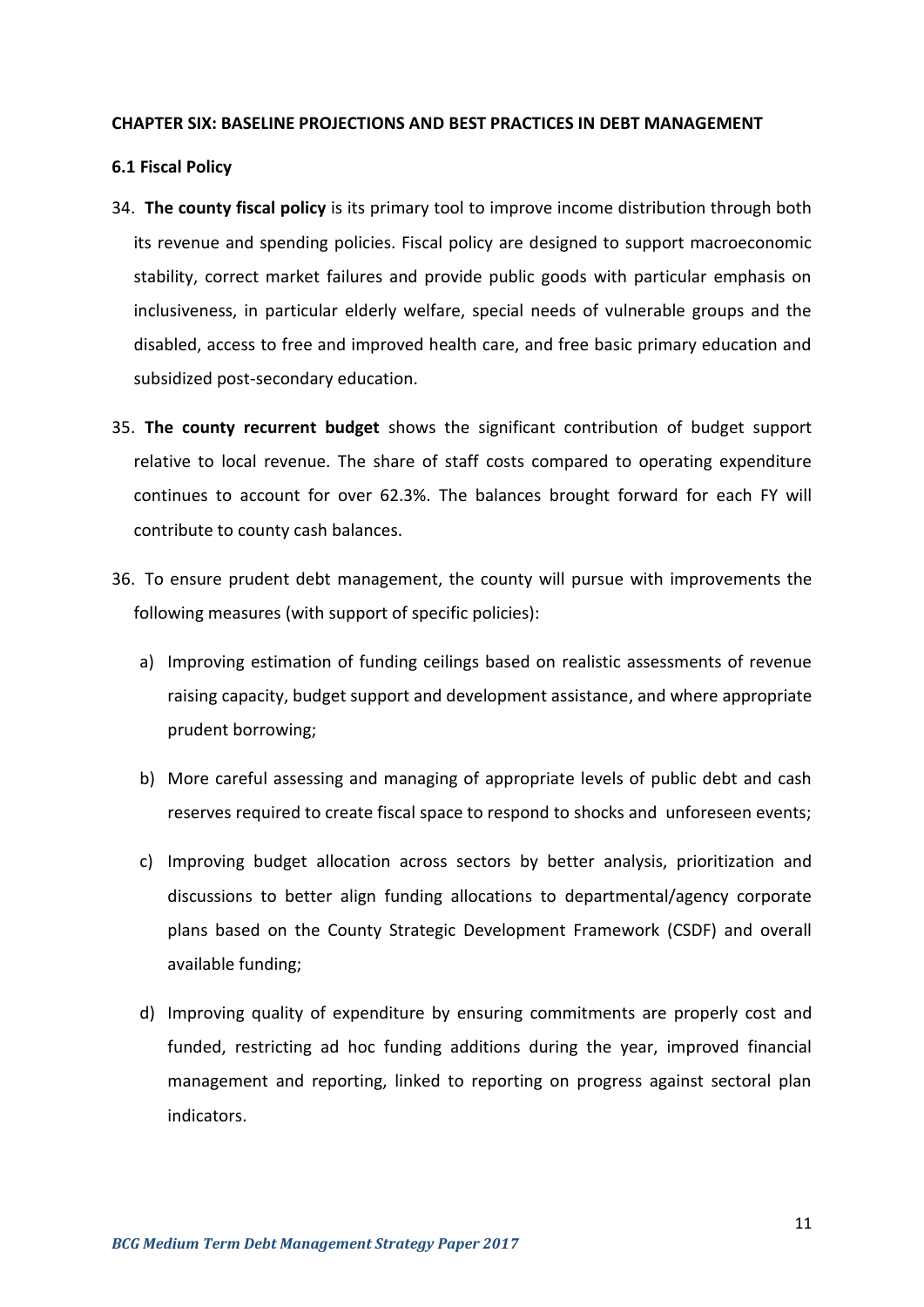- e) Establishment of Debt Unit: The County should establish a Debt Management Unit which will be in charge of debt audit, managing debtors and creditors' information.
- f) Payment of creditors: The Bungoma County Government to pay its creditors promptly to maintain good cordial relationship with them and to reduce the risk of accruing interest which becomes a burden in the long.
- g) Monthly savings: The departments should save monthly by reducing unnecessary expenditure even those budgeted for and use the monies for debt payment and in economic development subject to approval by the county assembly.
- h) Stakeholders' Involvement: Some activities such cleaning the environment, tree planting to be undertaken through involvement of the community. This will be a strategy to minimize debts arising through wages and allowances.

#### <span id="page-20-0"></span>**6.2 Monetary**

- 37. Monetary policy is a preserve of the Central Bank of Kenya. However, the monetary decisions of the CBK affect the debt portfolio of counties. The roles of monetary policy include (with support of specific policies):
	- a) ensuring sound financial institutions (encourage strong and viable banking);
	- b) maintaining adequate foreign reserves
	- c) protecting external balance (balance of payments and currency convertibility);
	- d) supporting price stability (low inflation);
	- e) facilitating growth of the domestic economy.
- 38. The capping of interest rates to a maximum of 4.0 per cent above the Central Bank Rate (CBR) resulted in a significant decline in interest rates and a decline in credit to the private sector. However, the low interest rates presents an opportunity for the county to seek out low interest domestic loans for development expenditure.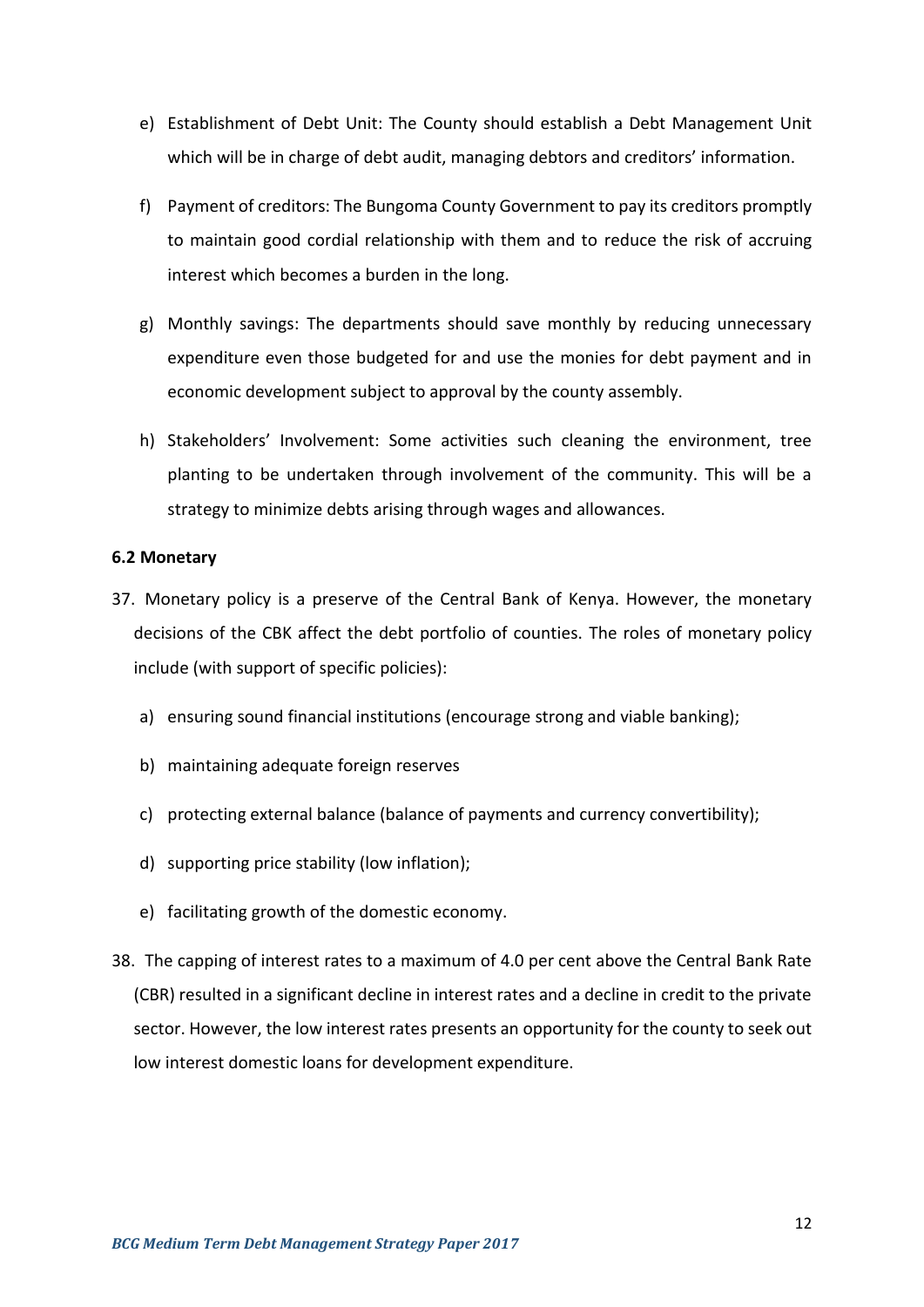#### <span id="page-21-0"></span>**6.3 Key Challenges for Bungoma County:**

- 39. There are several downside risks to the baseline macroeconomic outlook. These include the risk of not securing the mandatory National Government guarantees for borrowing; remittances and tourism not increasing as robustly as expected; the county not being able to control the wage bill (due to CBAs for health workers and ECDE teachers) combined with a tax reform not resulting in the expected revenue increases. These risks are likely to dampen growth prospects, put downward pressure on the exchange rate, and lead to a rise in domestic and/or external borrowing needs.
- 40. Continuation of financial difficulties in the main origin countries of remittances from Kenyans abroad and main sources of tourists (USA and the EU) would negatively affect the expected national economic growth rate with negative consequences to the county (since county allocations are based on performance of the national economy). Furthermore, any delays in implementing revenue reforms and reducing the wage bill (currently at 43%) could exert further pressure to resort to additional borrowing over the medium term.

#### <span id="page-21-1"></span>**6.4 Other Longer Term Structural Adjustments**

41. The County Strategic Development Framework (CSDF), which encompasses nine priority areas, continues to guide the overall strategic reform of the county. Table – shows the projects/initiatives contained in the CSDF for the medium term.

| <b>Sector</b> | <b>Project/Initiative</b>                                            |
|---------------|----------------------------------------------------------------------|
| Agriculture   | Develop the Chwele Agribusiness zone                                 |
| Roads and     | Upgrade 250 km of major county roads to bitumen standards            |
| Transport     | through Public Private Partnerships                                  |
| Education     | Invest in provision of quality pre-school and vocational education   |
| Sports        | Renovation and modernization of Masinde Muliro Stadium               |
| Water         | Invest in safe drinking water, promote rain-water harvesting and     |
|               | Develop gravity fed water systems                                    |
| Health        | Constructing a county Referral Hospital,, staffing and equipping at- |
|               | least one dispensary per ward                                        |
| Industry      | Development of cottage and manufacturing industries                  |
| Trade         | Develop modern truck shops on the Webuye Malaba Road                 |
| Tourism       | Use partnership model to attract Tourism Investments in Bungoma      |
|               | County                                                               |

**Table 2: County Strategic Development Framework initiatives**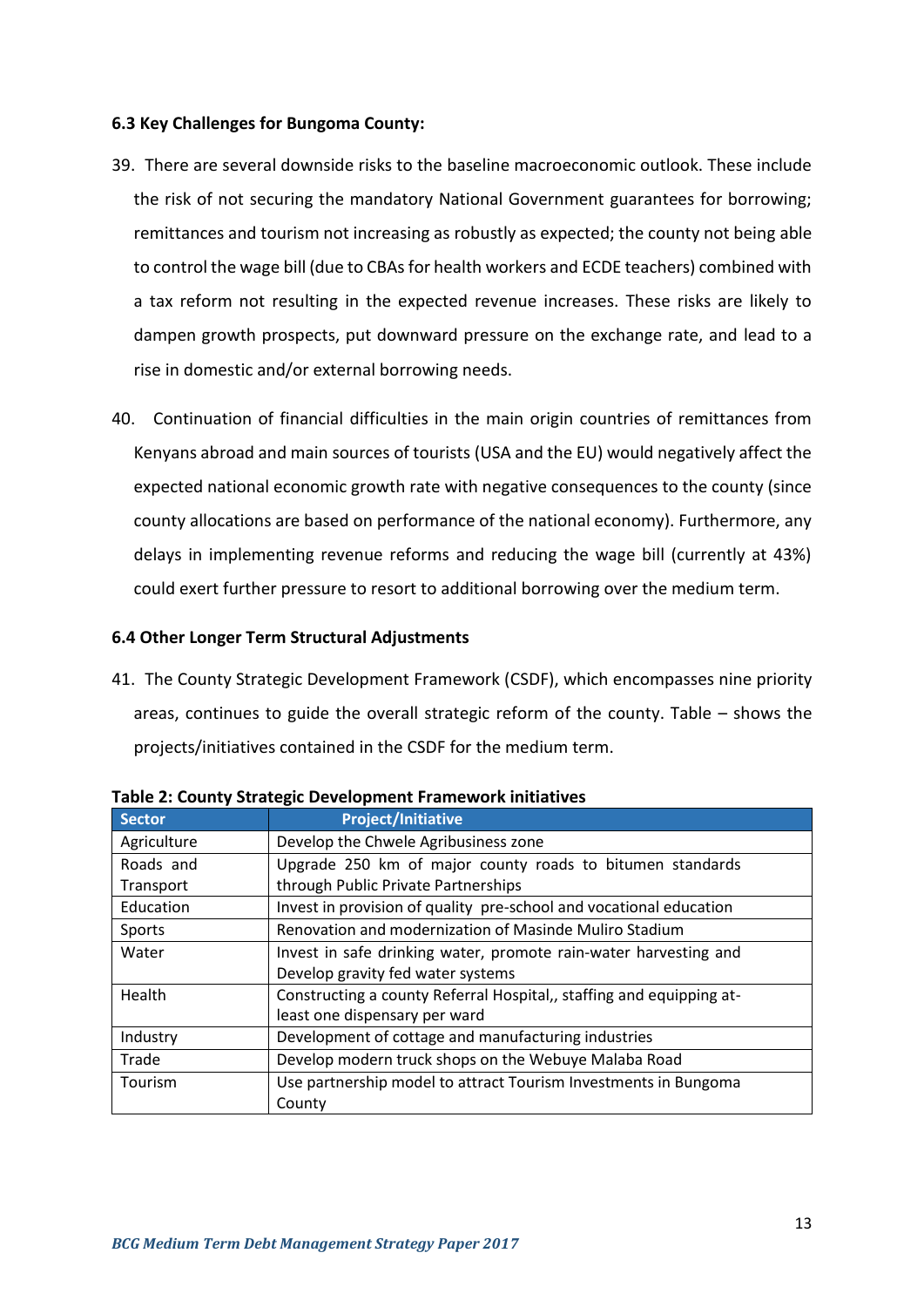- 42. In support of addressing the expected debt overhang and the requirement for fiscal consolidation and structural reform in the medium term, the CSDF covers the following related areas beyond the CMTDS.
- 43. **Structural Policy:** Structural reforms to facilitate the functioning of credit markets especially Savings and Credit Cooperative Societies (SACCOS) need to be implemented and with renewed vigour. The county intends to gradually improve revenue collection and management to support her growth agenda. The promotion of foreign direct investments (FDI) should focus on business enabling structural reforms, while the use of tax incentives should be minimized and well targeted.
- 44. The county is committed to further strengthening the **Public Private sector Partnership (PPP)** to increase competition which helps improve quality and lower prices for customers. Promoting FDI should focus on business enabling structural reforms, and there is the need to strike the right balance between promoting FDI projects and protecting revenue base.
- 45. **Improving county operations to a more efficient, effective and affordable** public service needed to deliver on policies and required results while ensuring fiscal stability is a major requirement for the medium term.
- 46. Major reforms are under way and these relate to economic and social policy analysis, integrated development planning and budgeting, staff performance and management, improved governance and transparency as well as other technical areas.
- 47. The development of county domestic debt market, presents an alternative financing option for the county. This involves development of legal and institutional arrangements to obtain financial and non-financial resources to support the county development programmes from individual and corporates operating within the county.
- 48. The county recognizes that the medium-term prospects depend on the continued implementation of its wider program of structural reforms as well as retaining a focus on the CMTDS within the wider strengthening of the MTBF to ensure that county finances are on a sustainable path. This will also provide policy space to allow better response to future shocks.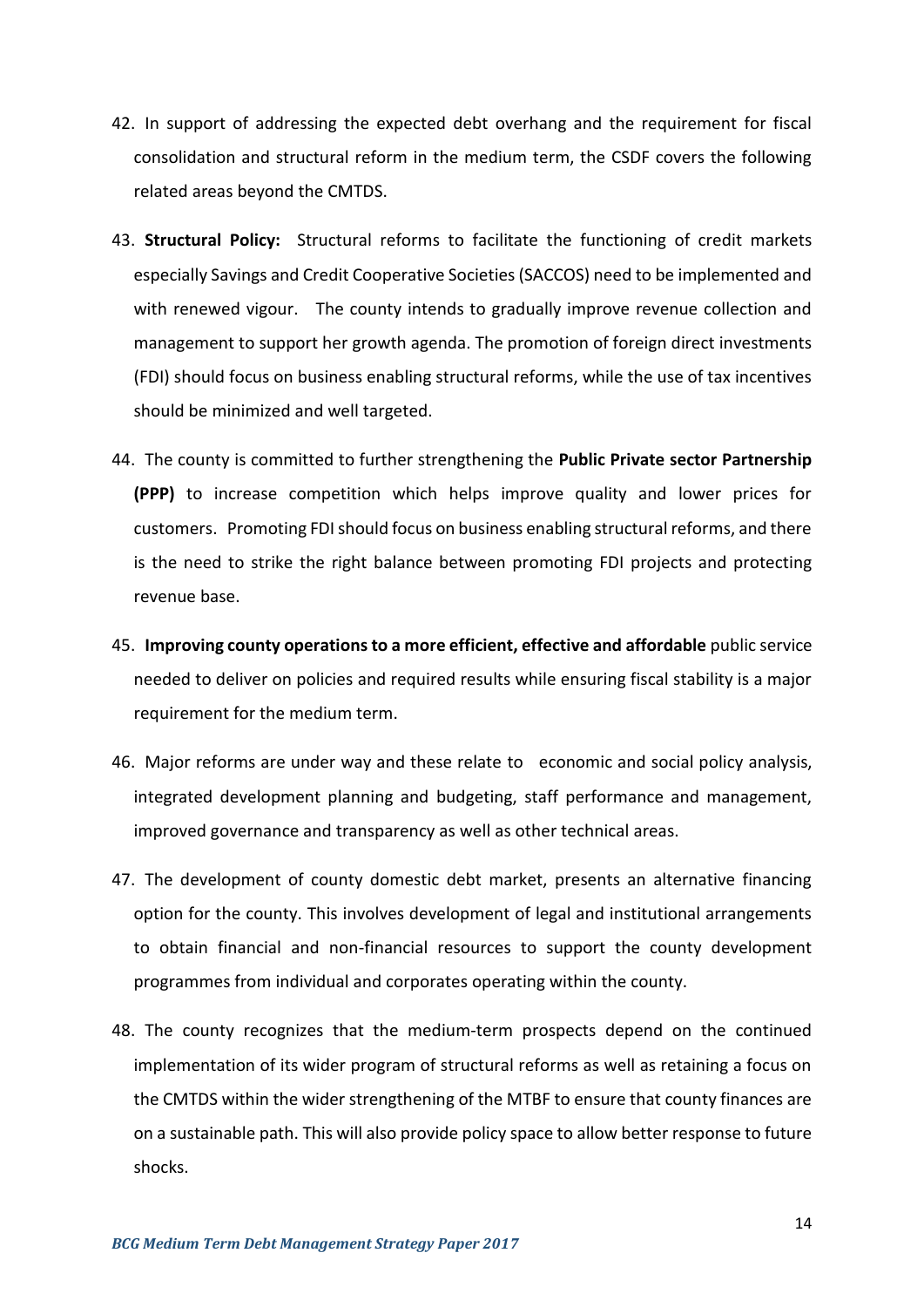#### <span id="page-23-0"></span>**CHAPTER SEVEN: RISK SCENARIO TESTING**

#### <span id="page-23-1"></span>**7.1 Inherent Risks in the Debt Portfolio**

49. There are several inherent risks in the debt portfolio. The CGoB has in recent years, noted the priority need to employ various measures to mitigate these risks and to minimize the impact of various exogenous shocks on the portfolio. The CGoB will continue to identify and mitigate risks to the implementation of the debt management strategy. Prudent debt management practices will be pursued over the medium-term with a view of satisfying the mandate as outlined in the CMTDS.

#### <span id="page-23-2"></span>**7.2 Risk Scenario Testing**

50. Stress testing involves deciding on realistic problems (downside risks) that the county might face, and looking at how they are likely to affect the county's future economy. CGoB recognizes that stress testing is an important part of a debt sustainability analysis, where the effect of downside risks on the ability of a county to continue to make debt repayments is examined.

#### <span id="page-23-3"></span>**7.3 Analysis of Cost and Risk Indicators**

51. Looking forward over the next 3 years, cautious monitoring of the county treasury's debt sustainability level is required and especially on any ease for future external borrowing. This is to ensure improvement in our current level of economic activity and prudent public debt management, in order to mitigate the vulnerability to shocks.

#### **7.3.1 Exchange Rate Risk**

- 52. Foreign exchange rate risk relates to vulnerability of the debt portfolio and its impact on the CGoB's debt servicing cost due to a depreciation of the Kenya Shillings (Kshs) against the currencies in which the external debt is denominated.
- 53. Foreign exchange movements will change both the amount of debt servicing and the value of debt outstanding, and therefore the related debt ratios. The annual external debt servicing obligations will be initiated in FY 2017/18.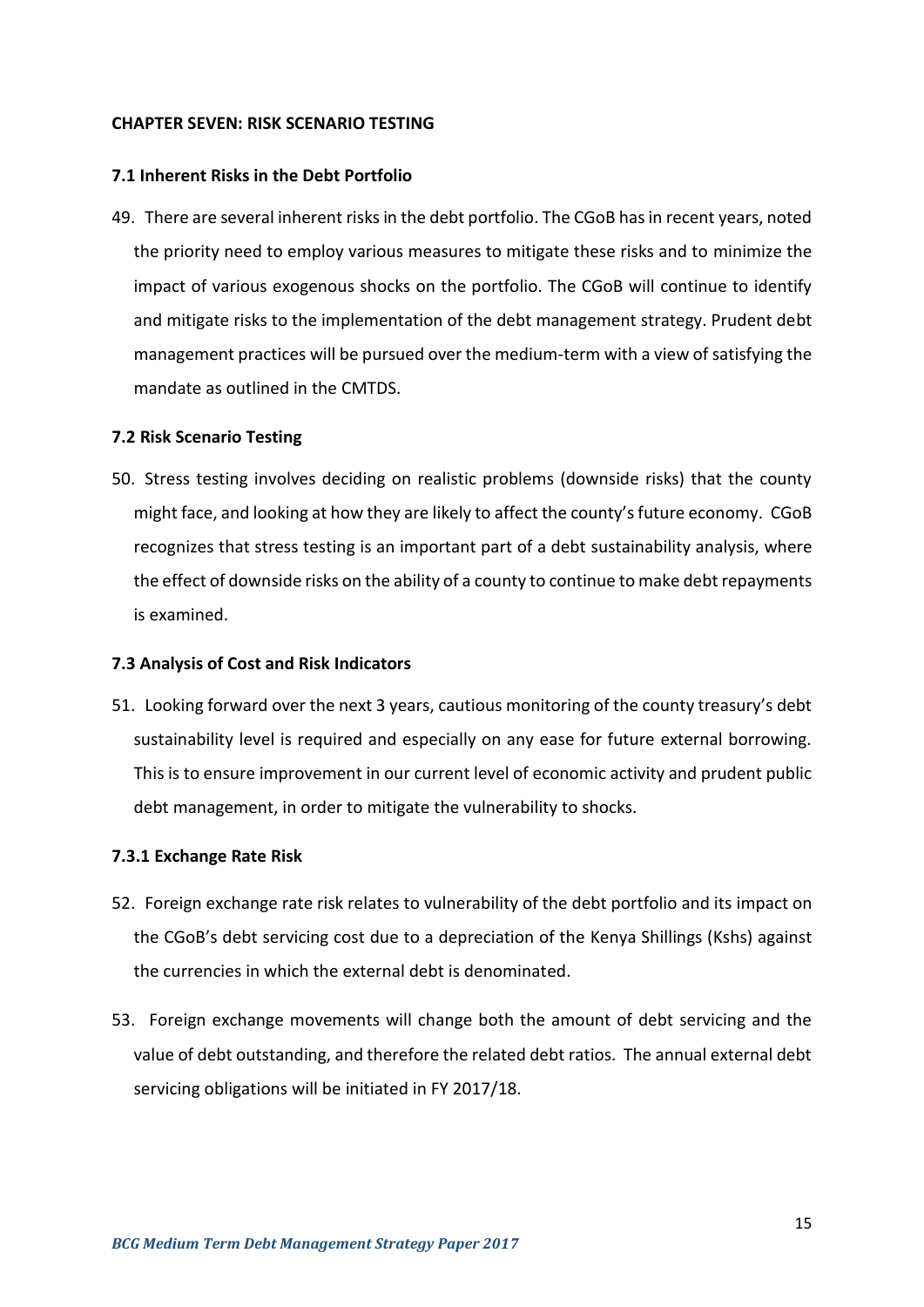### **7.3.2 Refinancing Risk**

54. Rollover risk is the risk that a maturing debt cannot be replaced or refined, or that the replacement debt will be more expensive.

### **7.3.3 Interest Rate Risk**

- 55. Interest rate risk is the risk associated with interest rate changes in the debt portfolio.
- 56. The weighted average interest rate of both external and domestic debt will be estimated at the end of every FY for analysis to inform decision making organs.

## **7.3.4 Liquidity and Repayment Risk**

- 57. Servicing debt is a primary concern for debt management and to ensure that the total expenditure including debt service costs does not exceed revenue collected. This risk can be expressed as the cost of debt repayments compared with funds available.
- 58. This is a real risk for CGoB especially from FY 2017/18 with the initiation of external debt servicing costs. In comparison of these costs to both revenue and expenditure it may create inability to meet all the repayments as due.

# **7.3.5 Creditor Concentration Risk**

- 59. Creditor concentration risk refers to risks associated with most of the debt portfolio being held by one or two creditors. Those who hold a large proportion of debt could have a vested interest in the course of a country's affairs and could potentially have an undue influence in policy development.
- 60. In order to diversify the investor base, the County Treasury will work closely with the National Treasury as may be required to explore the scope and options of instruments to offer the domestic market.

#### **7.3.6 Credit Risk of on-lent and guaranteed loans**

61. When the level of outstanding on-lent loans from CGoB is high, there is an implicit exposure to default and non-payment of obligations by the borrowing entities even when the loans are guaranteed. Introducing more analysis and oversight of these transactions will reduce the overall risks embedded in the CGoB's debt portfolio.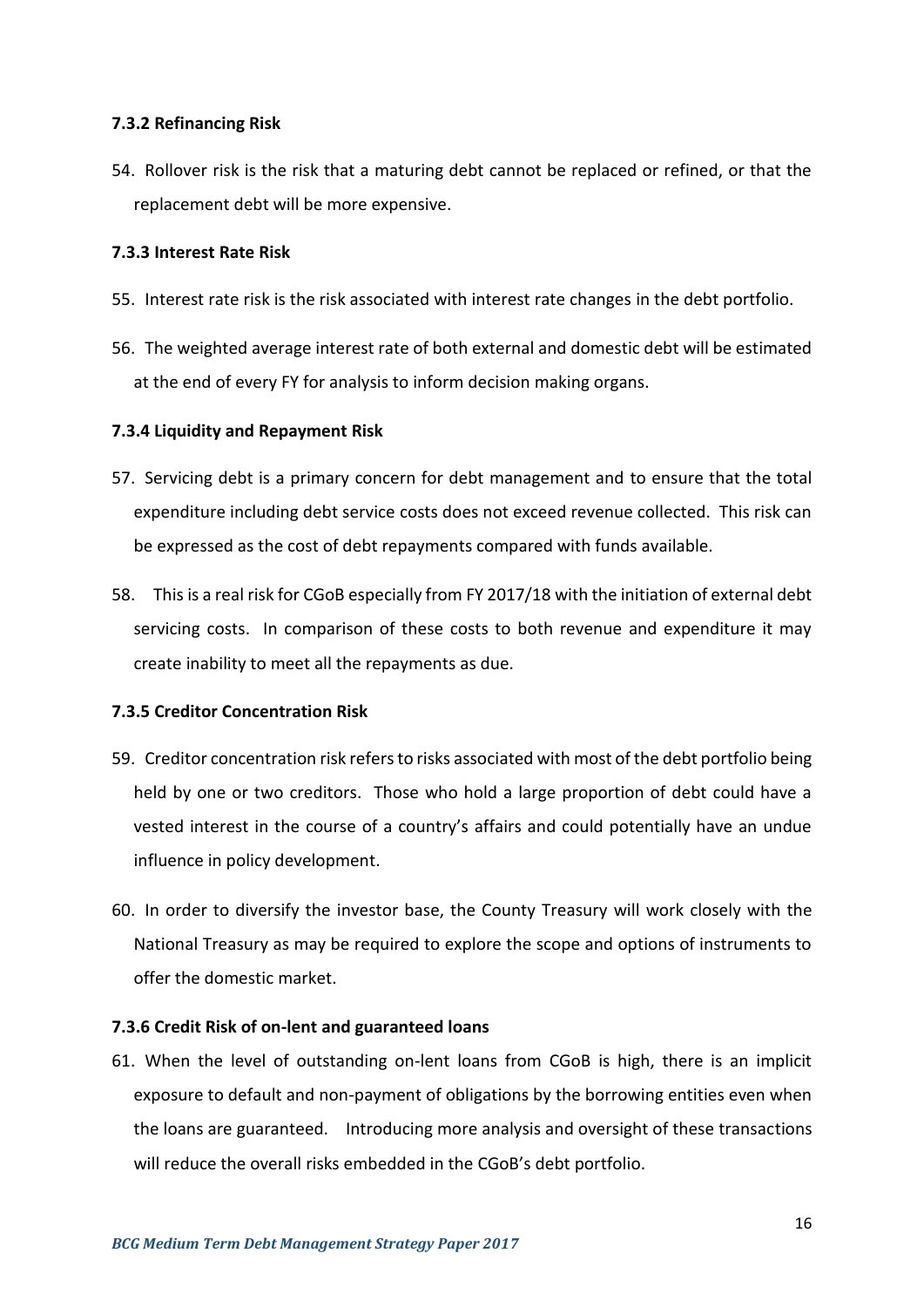#### <span id="page-25-0"></span>**7.4 Other Risks in Managing the Portfolio**

#### **7.4.1 Operational Risk:**

- 62. The operational risks arise from a small staff size and limited capacity. The difficulty in developing and retaining skilled staff in the Debt Management office is a risk for Treasury and the CGoB in general.
- 63. In order to address this risk, Debt Management Unit Staff should undergo capacity development through external trainings organized by the National Treasury and donors such as the IMF-WB on respective areas of debt management.

#### **7.4.2 Strategic Risk**

- 64. Strategic risk is the risk that decisions made about management of the debt portfolio have a high opportunity cost.
- 65. If the CGoB decides not to borrow, then it could miss out on grant funding (if grant funding for these projects is not available from other sources). If decisions to borrow for particular projects do not match expectations, then this money could have been better spent elsewhere on other, more beneficial projects. Money spent on servicing debt might be better spent on providing essential services.
- 66. Alternatively, it is better to pay down debt (which saves the CGoB future interest payments and increases borrowing opportunities in the future) rather than spending funds unwisely.
- 67. In view of this risk, the county treasury as part of the annual budget preparation needs better review and coordination to best determine for any financing that the CGoB may require and to analyse the related costs and risks for those options.

#### **7.4.3 Financial Risk**

68. Financial risk is the risk that the CGoB's portfolio management is so poor that it creates a source of instability for the private sector. The risk for Bungoma is that a poorly managed debt portfolio will mean that less money is available for servicing the county's basic needs which could undermine development and progress towards the CIDP, Vision 2030, SDGs and other interlinked plans.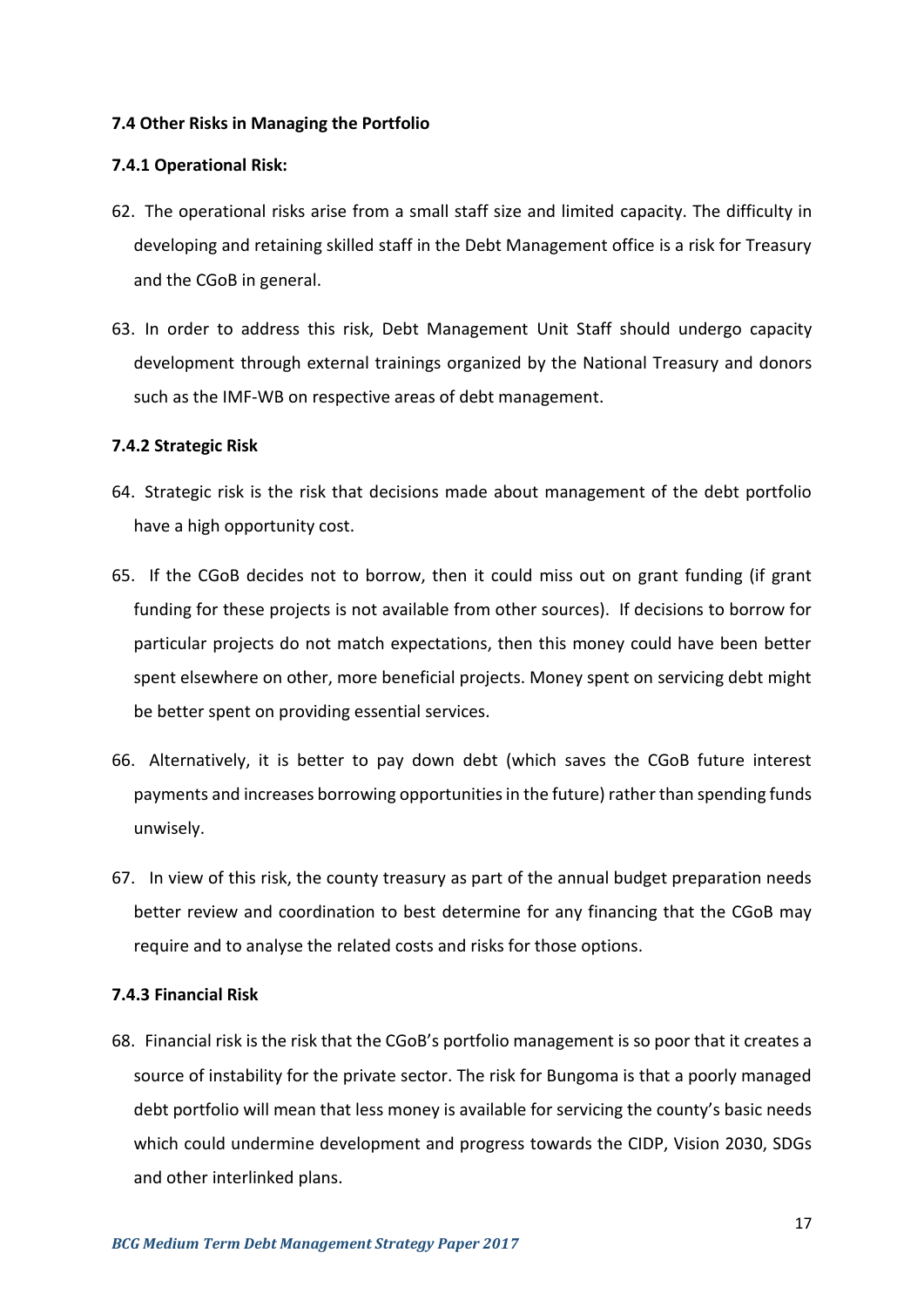69. A burgeoning debt portfolio or a build-up of debt arrears might negatively influence investor confidence, weakening private sector activity, leading to a withdrawal of investment in the county, a decline in growth prospects and a further increase in debt to revenue ratios. This is an extreme risk.